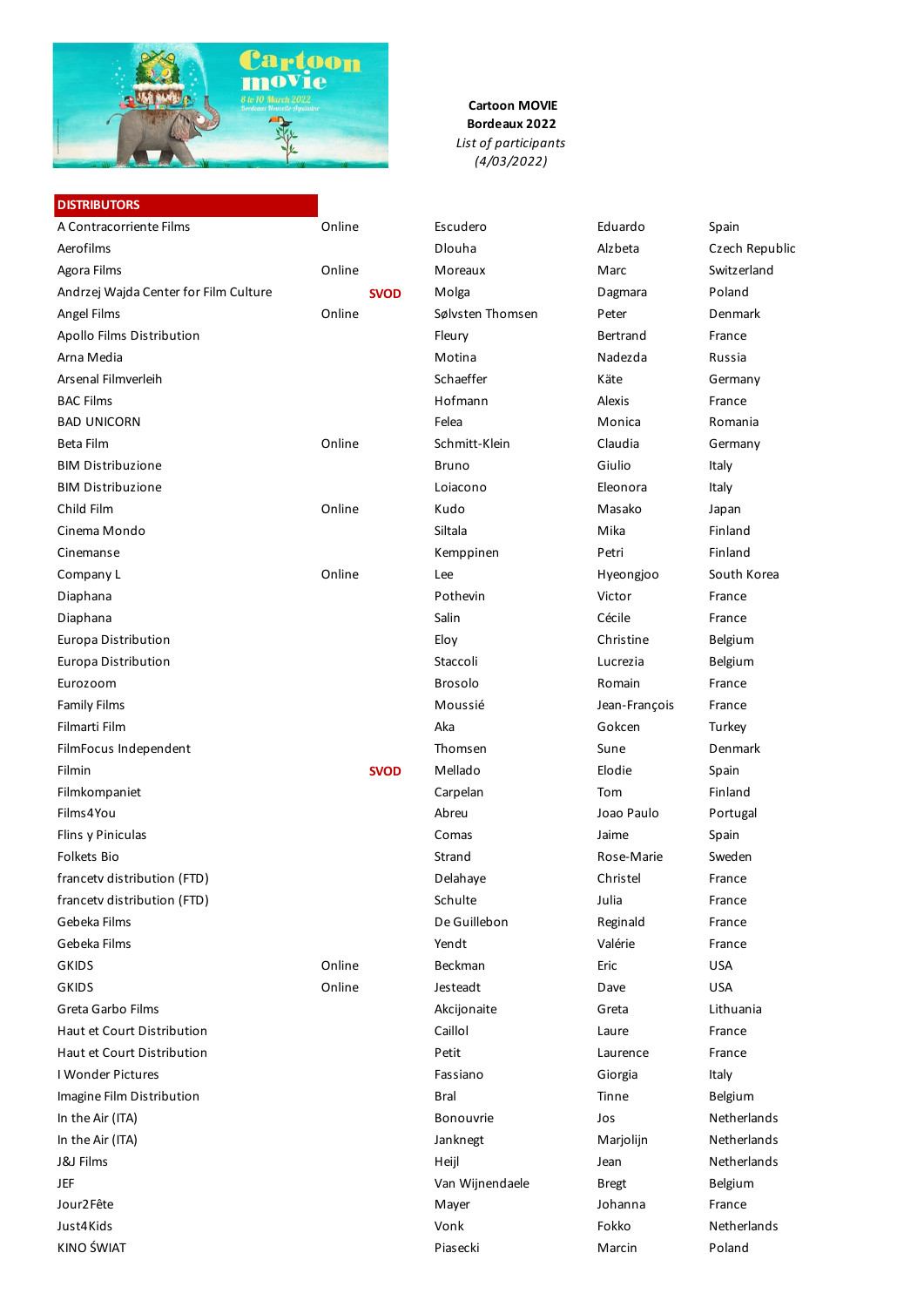| <b>KMBO</b>                         |        |             | Kokh                       | Vladimir        | France          |
|-------------------------------------|--------|-------------|----------------------------|-----------------|-----------------|
| <b>KMBO</b>                         |        |             | Marchal                    | Grégoire        | France          |
| Le Pacte                            |        |             | Labadie                    | Jean            | France          |
| Le Pacte                            |        |             | Pibarot                    | <b>Thomas</b>   | France          |
| Le Parc Distribution / Les Grignoux |        |             | Margueron                  | Adeline         | Belgium         |
| Les Films du Préau                  |        |             | Chevalier                  | Emmanuelle      | France          |
| <b>LM Story</b>                     |        |             | Alemps                     | Aurélie         | France          |
| Luftkind Filmverleih                |        |             | <b>Ciszewski</b>           | Vanessa         | Germany         |
| Lumière                             |        |             | Degryse                    | Annemie         | Belgium         |
| Luminescence                        | Online |             | <b>Barabas</b>             | Juraj           | Hungary         |
| MegaCom Film (MCF)                  |        |             | Stanković                  | Igor            | Serbia          |
| Mis.Label                           | Online |             | Sørensen                   | René            | Denmark         |
| Mozinet                             |        |             | Szalóky                    | <b>Bálint</b>   | Hungary         |
| Nashe Kino                          | Online |             | Rogalsky                   | Maxim           | Russia          |
| Norsk Filmdistribusjon              |        |             | <b>Barholt</b>             | Linn            | Norway          |
| Norsk Filmdistribusjon              |        |             | Risberg                    | Svein           | Norway          |
| Orange Studio                       |        | <b>SVOD</b> | Chan                       | Renaud          | France          |
| <b>Outsider Diffusion</b>           |        |             | Geissmann                  | Laurent         | France          |
| <b>Outsider Films</b>               | Online |             | Froes                      | João Vitorino   | Portugal        |
| Paradis Films                       |        |             | Arnoult                    | Guillaume       | France          |
| Polyfilm                            |        |             | Hofmann                    | Sabine          | Austria         |
| Praesens-Film                       | Online |             | Rossi                      | Corinne         | Switzerland     |
| Pro Films                           | Online |             | Simeonov                   | Emil            | <b>Bulgaria</b> |
| Rita&Luca Films                     | Online |             | Manén                      | Mireia          | Spain           |
| Rita&Luca Films                     | Online |             | Modigliani                 | Nathalie        | Spain           |
| <b>Russian Report</b>               | Online |             | Litvinova                  | Svetlana        | Russia          |
| <b>Russian Report</b>               | Online |             | Tsarvoulanov               | Pavel           | Russia          |
| Selmer Media                        |        |             | Denamur                    | Naomi           | Norway          |
| SilkWayFilms (SWF)                  |        |             | Wilfinger                  | Silke           | Germany         |
| SND Groupe M6                       |        |             | Geay                       | Eric            | France          |
| Spamflix                            |        | <b>SVOD</b> | Manrique                   | Elena           | Portugal        |
| Spire Media                         | Online |             | Chen                       | Lizhi           | China           |
| <b>Swift Productions</b>            |        |             | Costet                     | Didier          | France          |
| Telepool                            | Online |             | Muentefering               | Julia           | Germany         |
| Transilvania Film                   |        |             | Agudaru                    | Andrei          | Romania         |
| Under the Milky Way                 |        | <b>SVOD</b> | Dillemann                  | Pascale         | Spain           |
| Urban Group                         |        |             | Corvez                     | Frédéric        | France          |
| Viva Pictures Distribution          |        |             | Prieto                     | Laura           | <b>USA</b>      |
| <b>Wanted Cinema</b>                | Online |             | Plazzotta                  | Anastasia       | Italy           |
| <b>Wild Bunch Distribution</b>      |        |             | Vallé                      | Marie-Pierre    | France          |
| X Verleih                           |        |             | Kolberg                    | Milada          | Germany         |
| <b>Xilam Distribution</b>           |        |             | Favennec                   | Morgann         | France          |
| Yejilim Entertainment               | Online |             | Lim                        | Jackie (Hyunho) | South Korea     |
| <b>Yummy Films</b>                  |        |             | Heiser                     | François        | France          |
| <b>SALES AGENTS</b>                 |        |             |                            |                 |                 |
| All Rights Entertainment            | Online |             | Chauzy                     | Chantal         | France          |
| All Rights Entertainment            |        |             | <b>Contat Desfontaines</b> | Aymeric         | France          |
| <b>Attraction Distribution</b>      | Online |             | Zhou                       | Xiaojuan        | Canada          |
| Best Friend Forever (BFF)           |        |             | Gondre                     | Martin          | Belgium         |
| Charades                            |        |             | Baraton                    | Carole          | France          |
| Charades                            |        |             | Comte                      | Yohann          | France          |
| Charades                            |        |             | Desquiens                  | Lucie           | France          |
| Charades                            |        |             | Mazars                     | Pierre          | France          |
| Cinema Management Group (CMG)       | Online |             | Noeltner                   | Edward J.       | <b>USA</b>      |
| <b>Creative Artists Agency</b>      | Online |             | Della Rosa                 | Joe             | <b>USA</b>      |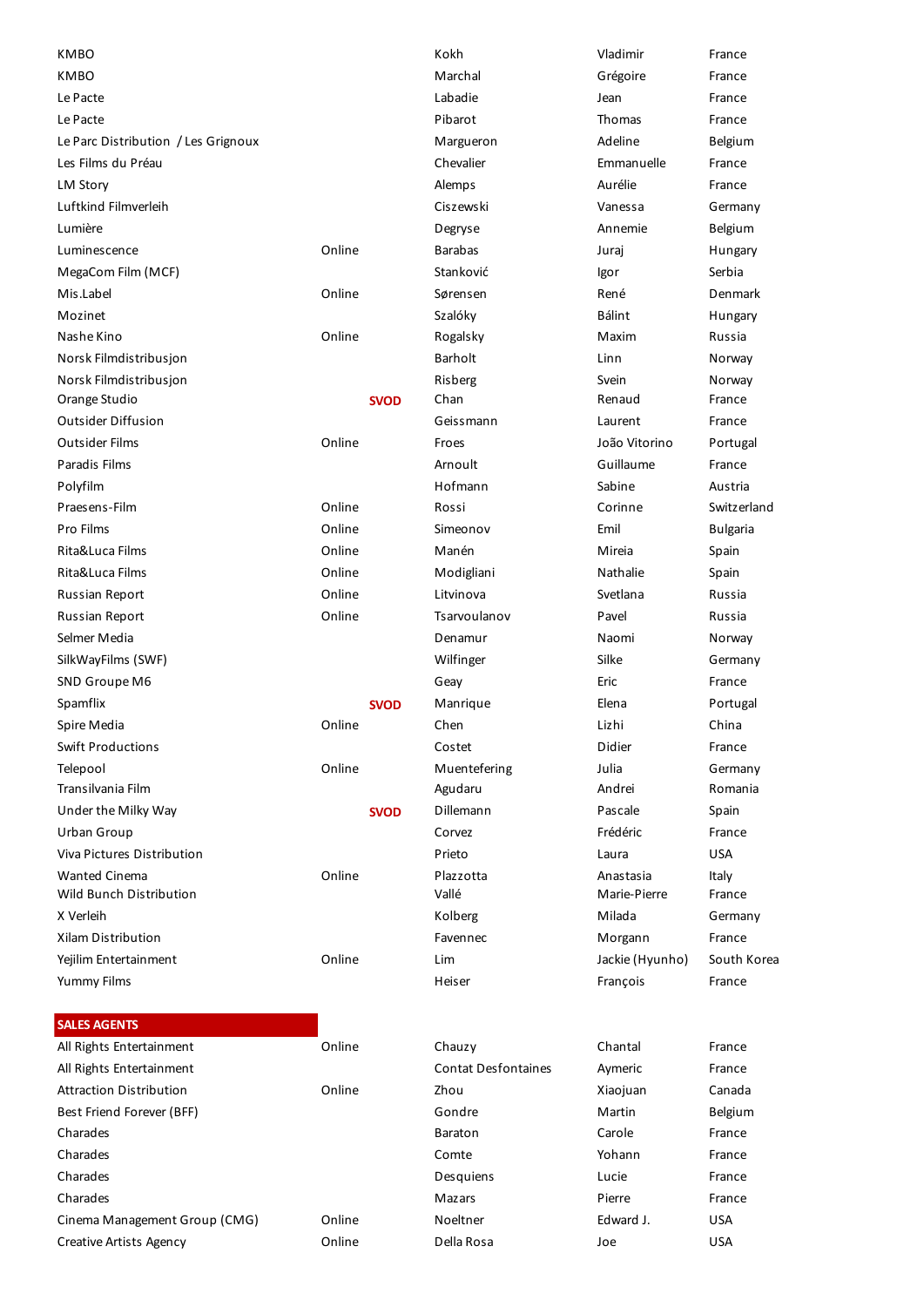| <b>Culture Connect</b>                      | Online | Kazahaya            | Kanji          | Japan          |
|---------------------------------------------|--------|---------------------|----------------|----------------|
| <b>DR Sales</b>                             |        | Noergaard Soerensen | Freja Johanne  | Denmark        |
| EastWest Filmdistribution                   | Online | Wieser              | Sasha          | Austria        |
| Elle Driver                                 |        | Pellion             | Malena         | France         |
| Europa International                        |        | Chauveau            | Adeline        |                |
|                                             |        |                     | Fabien         | Belgium        |
| Film Constellation                          |        | Westerhoff          |                | United Kingdom |
| Film Factory Entertainment                  |        | Barat               | Manon          | Spain          |
| Film Republic                               | Online | Henry-Rashid        | Xavier         | United Kingdom |
| Global Screen                               |        | Rasmussen           | Klaus          | Germany        |
| <b>Illmatic Film Group</b>                  |        | Delise              | Francesca      | Italy          |
| <b>Indie Sales</b>                          |        | Coleman             | Eleanor        | France         |
| <b>Indie Sales</b>                          |        | Eschbach            | <b>Nicolas</b> | France         |
| International Script & Sales Company (ISSC) |        | <b>Maass</b>        | Norbert        | Germany        |
| Kinology                                    |        | Melin               | Grégoire       | France         |
| Latido Films                                |        | Saura               | Antonio        | Spain          |
| Les Films du Losange                        |        | Lesort              | Alice          | France         |
| LevelK                                      |        | Klint               | Tine           | Denmark        |
| Loco Films                                  |        | Godart              | Arnaud         | France         |
| Magic Fair                                  |        | Volochkovskaya      | Ksenia         | <b>USA</b>     |
| mk2 Films                                   |        | Talli               | Yasmine        | France         |
| New Europe Film Sales (NEFS)                |        | Naszewski           | Jan            | Poland         |
| Odin's Eye Entertainment & Animation        | Online | Favelle             | Michael        | Australia      |
| Paul Thiltges Distributions (PTD)           | Online | Chef                | Adrien         | Luxembourg     |
| Paul Thiltges Distributions (PTD)           | Online | Thiltges            | Paul           | Luxembourg     |
| Picture Tree International                  |        | Sachsse             | Maximilian     | Germany        |
| Pink Parrot Media                           |        | Beauchamp           | Marie-Claude   | Canada         |
| Pink Parrot Media                           |        | Pinto Da Cunha      | Tania          | Spain          |
| Playtime                                    |        | De Beco             | Paul           | France         |
| <b>Pulsar Content</b>                       |        | Garrett             | Marie          | France         |
| <b>Pulsar Content</b>                       |        | Sousa               | Gilles         | France         |
| SC Films International                      |        | Crowe               | Simon          | United Kingdom |
| SND Groupe M6                               |        | Flageollet Schmit   | Clara          | France         |
| Sola Media                                  |        | Heusinger           | <b>Barbie</b>  | Germany        |
| Sola Media                                  |        | Langeland           | Solveig        | Germany        |
| Studio 100 Film                             |        | Booth               | Lorena         | Germany        |
| Studio 100 Film                             |        | Wegener             | Thorsten       | Germany        |
| STUDIOCANAL                                 |        | Guyonnet            | Françoise      | France         |
| The Playmaker Munich                        |        | Hemminger           | Moritz         | Germany        |
| <b>True Colours Glorious Films</b>          |        | Maiorino            | Gaetano        | Italy          |
| <b>TrustNordisk</b>                         |        | Wendt               | Susan          | Denmark        |
| Urban Distribution International (UDI)      |        | Corbin              | Agathe         | France         |
| Wild Bunch International                    |        | Maraval             | Anna           | France         |
| Wild Bunch International                    |        | Maraval             | Vincent        | France         |
| Wild Bunch International                    |        | Van der Staay       | Livia          | France         |
| <b>WTFILMS</b>                              |        | Duchateau           | Maxime         | France         |
|                                             |        |                     |                |                |
| <b>INVESTORS</b>                            |        |                     |                |                |
| 22D Music Group                             |        | Delétang            | Emmanuel       | France         |
| 3DCLIC                                      |        | Tardif              | Hervé          | France         |
| ALCA Nouvelle-Aquitaine                     |        | Benayoun            | Noémie         | France         |
| ALCA Nouvelle-Aquitaine                     |        | <b>Brémond</b>      | Nathalie       | France         |
| ALCA Nouvelle-Aquitaine                     |        | Feulié              | Emmanuel       | France         |
| ALCA Nouvelle-Aquitaine                     |        | Florin Muller       | Ingrid         | France         |
| Atmosphere Media                            |        | Voelkle             | Peter          | Germany        |
| Auvergne-Rhône-Alpes Cinéma                 |        | Le Gac              | Marie          | France         |
| CelAction                                   |        | Blazdell            | Andy           | United Kingdom |
|                                             |        |                     |                |                |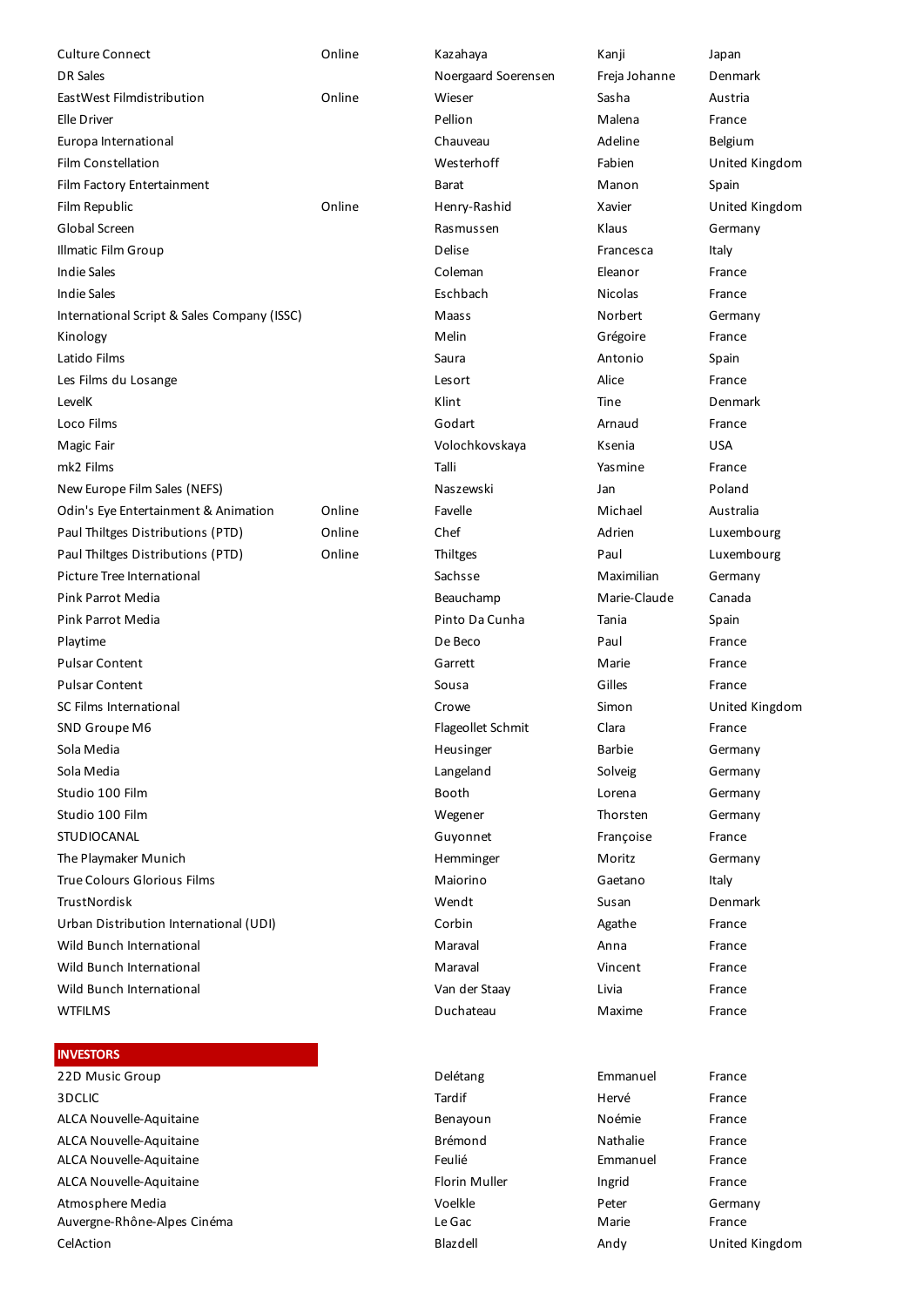| CGWire                                                         | Rousseau          | Frank           | France         |
|----------------------------------------------------------------|-------------------|-----------------|----------------|
| Ciclic Centre-Val de Loire                                     | Reginaud          | Eric            | France         |
| Cine-Regio - Regional Film & AV Funds                          | Appelgren         | Charlotte       | Belgium        |
| CNC (Centre national du cinéma et de l'image<br>animée)        | Blanc             | Alexandre       | France         |
| CNC (Centre national du cinéma et de l'image<br>animée)        | Cheynet           | Sophie          | France         |
| CNC (Centre national du cinéma et de l'image<br>animée)        | Cliquet           | Emma            | France         |
| Coficiné                                                       | Ledru             | Sebastien       | France         |
| Coficiné                                                       | Thievet           | Armand          | France         |
| Cofiloisirs                                                    | Devaux            | Isabelle        | France         |
| Cofiloisirs                                                    | Roublot           | Thomas          | France         |
| Estonian Film Institute (EFI)                                  | Pedmanson         | Peep            | Estonia        |
| Eurimages                                                      | Cadoux            | Iris            | France         |
| Eurimages                                                      | Prost             | Antoine         | France         |
| Ffilm Cymru Wales                                              | Lister            | Jude            | United Kingdom |
| Film Fund Luxembourg                                           | Laporte           | Norbert         | Luxembourg     |
| Film London                                                    | Scott             | Julian          | United Kingdom |
| Filminvest                                                     | <b>Tenvik</b>     | Inge            | Norway         |
| Filminvest                                                     | Tomren            | Mari Nørstegard | Norway         |
| Flanders Audiovisual Fund (VAF)                                | Van Hellemont     | Karen           | Belgium        |
| Flanders Image                                                 | Jansen            | Yort            | Belgium        |
| Fondation Gan pour le Cinéma                                   | Hoff              | Dominique       | France         |
| <b>HIVENTY</b>                                                 | Dumas             | Laurie          | France         |
| ICEX España Exportación e Inversiones                          | Bueno             | Diana           | Spain          |
| KissKissBankBank                                               | Kriegk            | Jean-Samuel     | France         |
| La Belle Equipe                                                | Rodier            | Marie-Pierre    | Canada         |
| <b>LOOPS Creative Studio</b>                                   | Archier           | Johnatan        | France         |
| <b>LOOPS Creative Studio</b>                                   | <b>Bretheau</b>   | Alexandre       | France         |
| Lylo Media Group                                               | Chiche            | Laurence        | France         |
| Lylo Media Group                                               | Jaeck             | Laetitia        | France         |
| Mediefondet Zefyr                                              | Thomassen         | Magnus          | Norway         |
| Mitteldeutsche Medienförderung (MDM)                           | Dehmelt           | Maria           | Germany        |
| Netherlands Film Fund                                          | Van Drunen        | Erik            | Netherlands    |
| nordmedia Film- und Mediengesellschaft<br>Niedersachsen/Bremen | Schäffer          | Thomas          | Germany        |
| Norwegian Film Institute (NFI)                                 | Asbjørnsen        | Dag             | Norway         |
| Norwegian Film Institute (NFI)                                 | <b>Bersaas</b>    | Arna            | Norway         |
| Norwegian Film Institute (NFI)                                 | Eymundsson        | Isak            | Norway         |
| ODMedia                                                        | Nilsson           | Viveka          | Netherlands    |
| Pictanovo                                                      | Allard            | Jérôme          | France         |
| Pictanovo                                                      | Vujicic           | Godefroy        | France         |
| Piste Rouge                                                    | Seznec            | <b>Brian</b>    | France         |
| Piste Rouge                                                    | Seznec            | <b>Bruno</b>    | France         |
| Piste Rouge                                                    | Seznec            | Christine       | France         |
| Pôle Image Magelis                                             | <b>Beauvallet</b> | David           | France         |
| Pôle Image Magelis                                             | Cros              | Frédéric        | France         |
| Région Grand Est                                               | Fourquenay        | Marie-Alix      | France         |
| Région Nouvelle-Aquitaine                                      | Loyer             | Séverine        | France         |
| Région Nouvelle-Aquitaine                                      | Perronnet         | Marie           | France         |
| Région Nouvelle-Aquitaine                                      | Paratte           | Agnès           | France         |
| Région Occitanie                                               | Caron             | <b>Benoit</b>   | France         |
| Région Occitanie                                               | Piotrowski        | Karen           | France         |
| Région Provence-Alpes-Côte d'Azur (PACA)                       | Cabane            | Florian         | France         |
| Regional Ministry of Culture, Tourism and<br>Sports            | Cristóbal         | Manuel          | Spain          |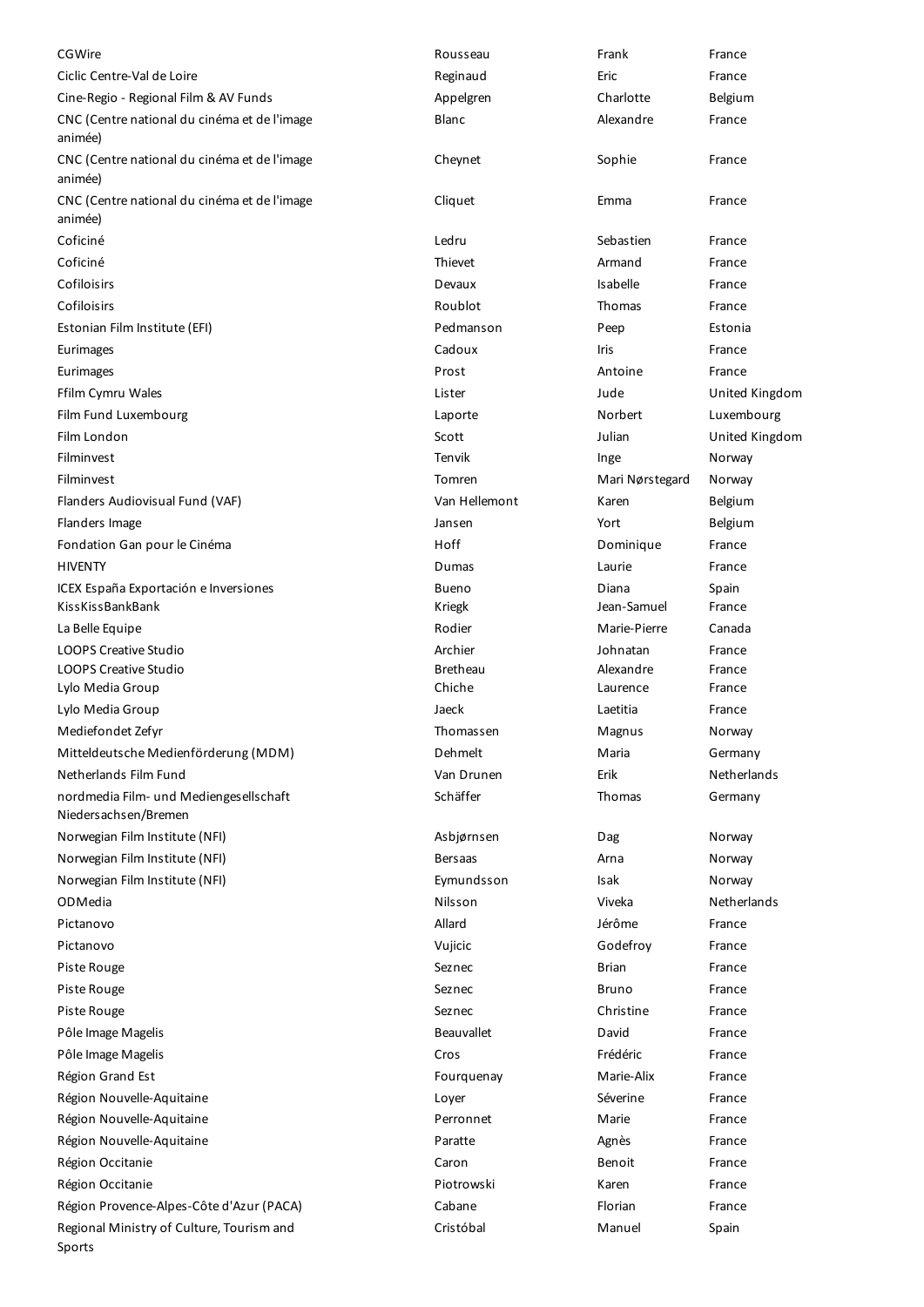| Roma Lazio Film Commission (RLFC)    |        | Priarone  | Cristina       | Italy              |
|--------------------------------------|--------|-----------|----------------|--------------------|
| Sardegna Film Commission Foundation  |        | Joleaf    | Alex           | Italy              |
| Sardegna Film Commission Foundation  |        | Satta     | Maria Nevina   | Italy              |
| Screen Flanders                      |        | Maes      | Katrien        | Belgium            |
| Screen Ireland                       |        | Scott     | Emma           | Ireland            |
| screen.brussels Fund                 |        | Magis     | Noël           | Belgium            |
| The Danish Film Institute (DFI)      |        | Lemche    | Christian Juhl | Denmark            |
| The Finnish Film Foundation (SES)    |        | Paunio    | Matti          | Finland            |
| <b>TITRA STUDIOS</b>                 |        | Ploquin   | Rodolphe       | France             |
| <b>TVPaint Développement</b>         |        | Bandinu   | Karin          | France             |
| <b>TVPaint Développement</b>         |        | Traeger   | Camille        | France             |
| Ubisoft Film & Television            |        | Thonet    | Frédéric       | France             |
| Unifrance                            |        | Negre     | Carla          | France             |
| Unifrance                            |        | Scoffier  | Axel           | France             |
| VJC Media / Inflorescent Media       | Online | Chapman   | Vanessa        | <b>United King</b> |
| Wallimage                            |        | Samain    | Camille        | Belgium            |
| Wallimage                            |        | Vincent   | Vanessa        | Belgium            |
| Wallonie Bruxelles Images (WBImages) |        | Kinet     | Geneviève      | Belgium            |
| Wallonie Bruxelles Images (WBImages) |        | Le Phuez  | Hervé          | Belgium            |
| Will Studio                          |        | Klung     | Alida          | France             |
| Wim Pel Productions (WPP)            |        | Pel       | Jeroen         | Netherlands        |
| Zineuskadi                           |        | Izquierdo | Mar            | Spain              |
|                                      |        |           |                |                    |

### **PUBLISHERS**

| Andrews McMeel Publishing    |        | Wetzel         | Lucas    | <b>USA</b> |
|------------------------------|--------|----------------|----------|------------|
| Arcana Studio                | Online | Cameron        | Reanna   | Canada     |
| <b>BeccoGiallo</b>           |        | Zaghis         | Federico | Italy      |
| Casterman                    |        | Levie          | Sophie   | Belgium    |
| <b>FairSquare Comics</b>     | Online | Sapolsky       | Fabrice  | <b>USA</b> |
| Futuropolis                  |        | Jacobée        | Louis    | France     |
| Lion Forge Animation         |        | Reed           | Carl     | <b>USA</b> |
| Mediatoon Audiovisual Rights |        | Duvault        | Laurent  | France     |
| Nathan Univers Jeunesse      |        | Leclerc        | Karine   | France     |
| Nazca Editions               |        | Mercier        | Camille  | France     |
| Nobrow                       |        | Arthur         | Sam      | United     |
| Soaring Penguin Press        | Online | Pilcher        | Tim      | United     |
| Steinkis Groupe / Jungle     |        | Kissous        | Moïse    | France     |
| Torchwood                    | Online | Lennon-Ritchie | Aoife    | South A    |
| Tunué                        |        | Di Giorgi      | Emanuele | Italy      |
| <b>VIP Brands</b>            |        | Hahnenberger   | Ivanka   | Ireland    |
|                              |        |                |          |            |

### **BROADCASTERS**

| ADN Anime Digital Network          | <b>SVOD</b> | Lemoine        | Julien        | France   |
|------------------------------------|-------------|----------------|---------------|----------|
| Benshi                             | <b>SVOD</b> | Desanges       | Adrien        | France   |
| Benshi                             | <b>SVOD</b> | Tirand         | Emma          | France   |
| CANAL+                             |             | <b>Brugère</b> | Audrey        | France   |
| CANAL+                             |             | Leffray        | Nathalie      | France   |
| CANAL+                             |             | Mirimanoff     | Sandra        | France   |
| CANAL+                             |             | Soto           | Géraldine     | France   |
| $CINE+$                            |             | Llose          | Laure         | France   |
| Czech Television (CT)              |             | Blazek         | Jiri          | Czech R  |
| Dreamia                            |             | Gomes          | Susana        | Portugal |
| Finnish Broadcasting Company (YLE) | Online      | Schroderus     | Vicky         | Finland  |
| France Télévisions (FTV)           |             | Jacquet        | Joseph        | France   |
| France Télévisions (FTV)           |             | Lamotte        | Jean-Baptiste | France   |
| France Télévisions (FTV)           |             | Siracusa       | Pierre        | France   |
|                                    |             |                |               |          |

| Priarone  |
|-----------|
| Joleaf    |
| Satta     |
| Maes      |
| Scott     |
| Magis     |
| Lemche    |
| Paunio    |
| Ploquin   |
| Bandinu   |
| Traeger   |
| Thonet    |
| Negre     |
| Scoffier  |
| Chapman   |
| Samain    |
| Vincent   |
| Kinet     |
| Le Phuez  |
| Klung     |
| Pel       |
| Izquierdo |
|           |

Lennon-Ritchie Aoife South Africa Hahnenberger Ivanka Ireland

Vanessa United Kingdom

Arthur Sam United Kingdom Pilcher Tim United Kingdom

Blazek Jiri Czech Republic Lamotte **Télévisions (FTV)** Jean-Baptiste France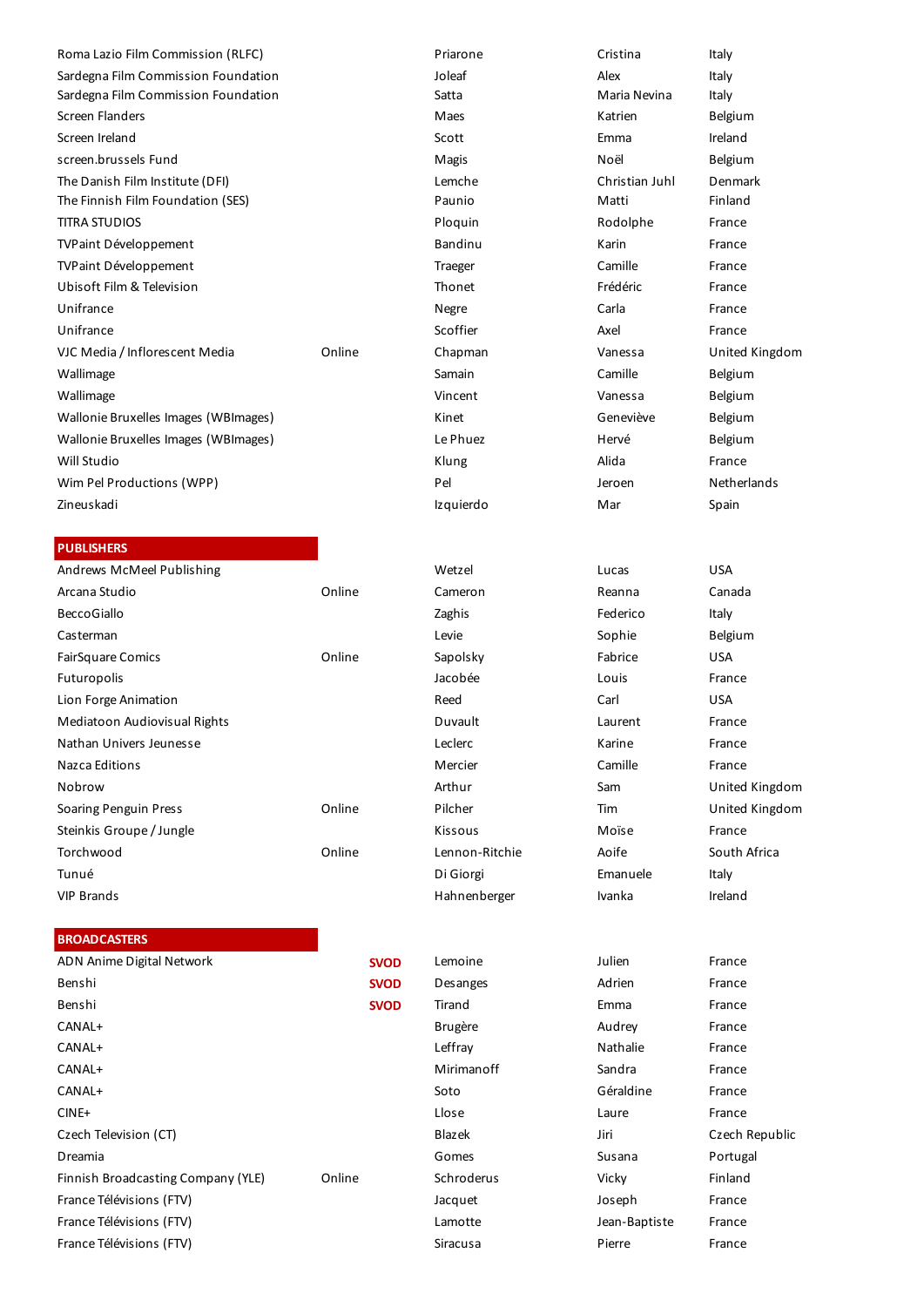| Ketnet / VRT (Flemish Public Broadcaster) |                    |             | Klaï                     | Telidja   | Belgium            |
|-------------------------------------------|--------------------|-------------|--------------------------|-----------|--------------------|
| Kidjo                                     |                    | <b>SVOD</b> | Poix                     | Martin    | Switzerland        |
| M6 Métropole Télévision / Gulli           |                    |             | Romele                   | Gilles    | France             |
| NOVA TV                                   |                    | <b>SVOD</b> | Pawłowska                | Zuzanna   | Czech Republic     |
| Orange Cinéma Séries (OCS)                |                    | <b>SVOD</b> | La Torre                 | Florestan | France             |
| Radio Televisión Española (RTVE)          |                    |             | Fandiño                  | Yago      | Spain              |
| <b>RTBF</b>                               |                    |             | Acosta                   | Paola     | Belgium            |
| <b>RTBF</b>                               |                    |             | Domken                   | Sophie    | Belgium            |
| SK Broadband                              | Online SVOD        |             | Noh                      | Stella    | South Korea        |
| Super RTL Fernsehen                       | Online <b>SVOD</b> |             | Winter                   | Marion    | Germany            |
| Televisió de Catalunya (TVC)              |                    |             | Romero                   | Xavier    | Spain              |
| Televisió de Catalunya (TVC)              |                    |             | Tarrés                   | Muntsa    | Spain              |
| Telewizja Polsat                          |                    |             | Kozanecka                | Anna      | Poland             |
| Tribes Media (Glitch)                     |                    | <b>SVOD</b> | Gallegos Muzquiz Navarro | Daniella  | <b>Netherlands</b> |

### **GAMES**

| actezéro                   | Jauneaud       | Anthony         | France         |
|----------------------------|----------------|-----------------|----------------|
| Asmodee Entertainment      | Bonnin         | Etienne         | United Kingdom |
| Audio Workshop             | Dufour         | Morgan          | France         |
| eXiin                      | Le Touze       | Sébastien       | Belgium        |
| Focus Entertainment        | Le Yaouang     | Yves            | France         |
| G4F Prod                   | Percevault     | Vincent         | France         |
| Metaboli - Gamesplanet.com | Forest         | Pierre          | France         |
| Plug In Digital            | <b>Bertin</b>  | William         | France         |
| SO Games                   | <b>Bonazza</b> | Stéphane        | France         |
| SO Games                   | Ynesta         | Marie-Charlotte | France         |
| Solidanim                  | Linot          | Emmanuel        | France         |
| SolidAnim                  | Quenet         | Jean-Pierre     | France         |
| ThePack                    | Hameeuw        | Jan             | Belgium        |
| Tonesprod                  | Lavaud         | Tony            | France         |
| Tonesprod                  | Robert         | Paul            | France         |

### **PRODUCERS & OTHERS**

2d3D Animations **Brahmi** Malika Francesco Brahmi Malika Francesco Brahmi Malika Francesco Brahmi 2d3D Animations **Mounier** Mounier 2P2L / My Fantasy Caura Analis Francesco Caura 2P2L / My Fantasy Gendronness Gendronness Gendronness Gendronness Gendronness Gendronness Gendronness Gendronness Gendronness Gendronness Gendronness Gendronness Gendronness Gendronness Gendronness Gendronness Gendronness 2P2L / My Fantasy Piwnik Antonio Francesco Piwnik A Film Estonia Tõldsepp A. Film Production and Anders Denmark Anders Denmark Mastrup A. Film Production **Kiilerich** Kiilerich Abano Producións **Loureiro** Chelo Spain de Loureiro Chelo Spain de Loureiro Chelo Spain de Loureiro Chelo Spain Agent Double Productions Rigotti Akaba Schermann - Schermann - Valérie France France - Schermann - Valérie - France France - France - Schermann AL ONE Lanti Mario Italy Alba Sotorra Sotorra Clua Alba Spain Alliance Media & Entertainment Doshi Sunil India Amopix Rolin Mathieu France Andarta Pictures Azorin-Lara Josselin France Andarta Pictures **Saget** Saget Sophie France Anima Vitae Haikala Antti Finland

| ו טכטס בוונכונטוווווכוונ        | LC Taouany     |                 |         |
|---------------------------------|----------------|-----------------|---------|
| G4F Prod                        | Percevault     | Vincent         | France  |
| Metaboli - Gamesplanet.com      | Forest         | Pierre          | France  |
| Plug In Digital                 | <b>Bertin</b>  | William         | France  |
| SO Games                        | <b>Bonazza</b> | Stéphane        | France  |
| SO Games                        | Ynesta         | Marie-Charlotte | France  |
| Solidanim                       | Linot          | Emmanuel        | France  |
| SolidAnim                       | Quenet         | Jean-Pierre     | France  |
| ThePack                         | Hameeuw        | Jan             | Belgium |
| Tonesprod                       | Lavaud         | Tony            | France  |
| Tonesprod                       | Robert         | Paul            | France  |
|                                 |                |                 |         |
| <b>PRODUCERS &amp; OTHERS</b>   |                |                 |         |
| 2 Minutes                       | Arnault        | Sandrine        | France  |
| 2 Minutes                       | Reguillet      | Arnaud          | France  |
| 2 Minutes                       | Spiner         | Jean-Michel     | France  |
| 2d3D Animations                 | <b>Brahmi</b>  | Malika          | France  |
| 2d3D Animations                 | Mounier        | Florent         | France  |
| 2P2L / My Fantasy               | Caura          | Anaïs           | France  |
| 2P2L/My Fantasy                 | Gendronneau    | Hélène          | France  |
| 2P2L/My Fantasy                 | Piwnik         | Antoine         | France  |
| 3.0 Studio                      | Jankovic       | Christophe      | France  |
| A Film Estonia                  | Tõldsepp       | Kristel         | Estonia |
| A. Film Production              | Mastrup        | Anders          | Denmark |
| A. Film Production              | Kiilerich      | Karsten         | Denmark |
| Abano Producións                | Loureiro       | Chelo           | Spain   |
| <b>Agent Double Productions</b> | Rigotti        | Stéphane        | Belgium |
|                                 |                |                 |         |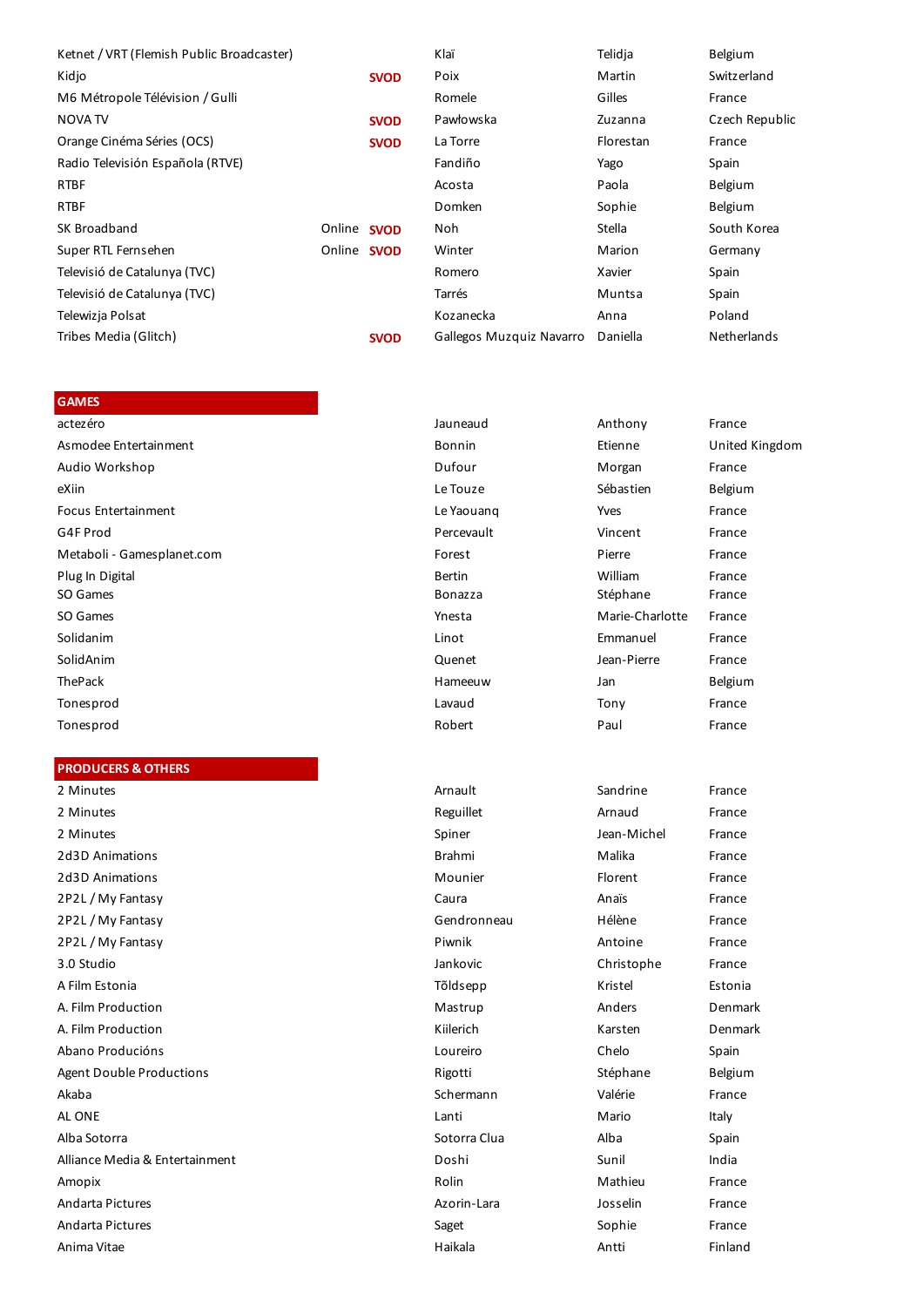| Anima Vitae                           |        | Suomi             | Timo               | Finland         |
|---------------------------------------|--------|-------------------|--------------------|-----------------|
| <b>Animation Germany</b>              | Online | Sommer            | Ina                | Germany         |
| Animoon                               |        | Wacławek          | Grzegorz           | Poland          |
| Ankama                                |        | Robert            | Patricia           | France          |
| Ankama                                |        | Roux              | Anthony            | France          |
| Anoki                                 |        | Nicolini          | Delphine           | France          |
| anoki                                 |        | Régis             | Marie              | France          |
| Aparte Film                           |        | Damian            | Anca               | Romania         |
| Apparat Animasjon                     |        | Heldal            | Eirik              | Norway          |
| Apparat Animasjon                     |        | Nilsen            | Håkon              | Norway          |
| arx anima animation studio            |        | Bernatzky         | Dunja              | Austria         |
| arx anima animation studio            |        | Staber            | Kris               | Austria         |
| Atom Art                              |        | Andersone         | Sabine             | Latvia          |
| Atom Art                              |        | Jansons           | Edmunds            | Latvia          |
| Autour de Minuit (ADM)                |        | Schmerkin         | Nicolas            | France          |
| <b>AV Consult</b>                     |        | Perahia           | Léon               | Belgium         |
| <b>Barletta</b>                       |        | Chlupacek         | Matej              | Czech Republic  |
| <b>Barley Films</b>                   |        | O'Donoghue        | Barry              | Ireland         |
| Bayard Jeunesse Animation (BJA)       |        | Chamming's        | Pauline            | France          |
| <b>Belvision</b>                      |        | Ingberg           | Raphaële           | Belgium         |
| <b>Belvision</b>                      |        | Querriaux         | Mélanie            | Belgium         |
| Beroound                              | Online | Laguarda          | Sergio             | Spain           |
| <b>BIB2 AINHOA</b>                    |        | Muguruza          | Fermín             | Spain           |
| <b>Blue Spirit</b>                    |        | Francke           | Justine            | France          |
| <b>Blue Spirit</b>                    |        | Glorennec         | Armelle            | France          |
| <b>Blue Spirit</b>                    |        | Wikler            | Sara               | France          |
| Bordeaux Métropole                    |        | Binet             | Aurélien           | France          |
| Bordeaux Métropole                    |        | Miaud             | Yves               | France          |
| Bordeaux Métropole                    |        | Némery            | Christelle         | France          |
| Bordeaux Métropole                    |        | Peyrichou         | Stéphane           | France          |
| <b>Brio Films</b>                     |        | Bossi             | Luc                | France          |
| <b>Brio Films</b>                     |        | Riche             | Philippe           | France          |
|                                       |        |                   | Dirk Hans          |                 |
| <b>Bwater Animation Studios</b>       |        | Hampel<br>Sarazin | Matthieu           | Spain<br>France |
| Canopéa-Formation<br>Cantilever Media |        | <b>Baker</b>      | Andrew             | Ireland         |
|                                       |        |                   |                    |                 |
| Caribara Angoulême                    |        | Ponsard           | Emily<br>Charlotte | France          |
| Caribara Production                   |        | Monsarrat         |                    | France          |
| <b>CEE Animation</b>                  |        | Jallageas         | Marta              | Czech Republic  |
| <b>CINÉ-LITTÉ Productions</b>         |        | Schneider         | Lilia              | Germany         |
| CO-BO                                 |        | Quillet           | Emmanuel           | France          |
| Collectif Pâquerette                  |        | Ruiz              | François           | France          |
| Copenhagen Bombay                     |        | Christensen       | Sarita             | Denmark         |
| Cottonwood Media                      |        | Carrera Allaix    | Zoé                | France          |
| Cottonwood Media                      |        | Fu                | Marion             | France          |
| <b>Creative Touch Studios</b>         |        | Boffelli          | Marion             | France          |
| <b>Creative Touch Studios</b>         |        | Onomo             | Sébastien          | France          |
| <b>Creative Touch Studios</b>         |        | Renard            | Romain             | France          |
| <b>Creative Touch Studios</b>         |        | Teyssier          | Fursy              | France          |
| Creature                              |        | Aelbrecht         | Jhonie             | Belgium         |
| Creature                              |        | Van den Eeden     | Daan               | Belgium         |
| Den siste skilling                    |        | Knudsen           | Kristine           | Norway          |
| Den siste skilling                    |        | Norfolk           | Anita              | Norway          |
| DogHead Animation                     |        | Bo                | Giovanna           | Italy           |
| Doghouse Films                        |        | Leterg            | Anna               | Luxembourg      |
| Doghouse Films                        |        | Mouraire          | David              | Luxembourg      |
| Doghouse Films                        |        | Urbain            | Pierre             | Luxembourg      |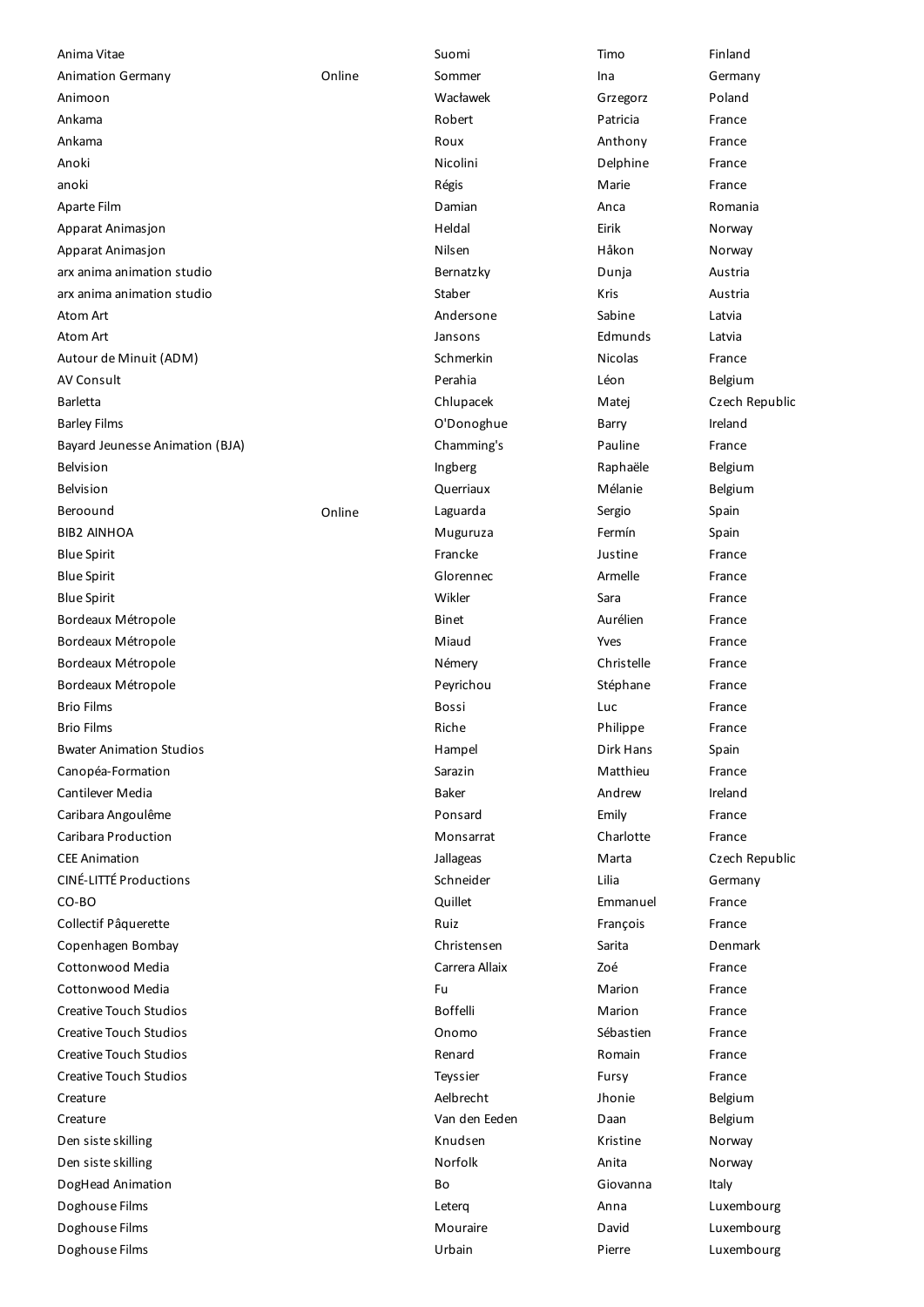Dr. Platypus & Ms. Wombat de Vigo de Vigo Carlos F. Spain Dr. Platypus & Ms. Wombat **Diaz** Diaz **Diaz** Mintxo Spain Dream Well Studio Kaza Matiss Latvia Dream Well Studio Zilbalodis Gints Latvia Dreamin' Dolphin Film **Community** Community Community Community Jensen Millet Community Community Community Community Dreamin' Dolphin Film **Community** Community Community Community Community Community Community Community Community Dreamwall Auquier Olivier Belgium Dreamwall Gorissen Alice Belgium Eddy Cinema Clichy Louis France Eddy Cinema de Rosanbo Nicolas France Eddy Cinema Vanlint Céline France Ellipsanime Productions Audebert Caroline France Ellipsanime Productions Fillon Aubane France Ellipsanime Productions Hannou Lila France Ellipsanime Productions Papelier Julien France Entre Chien et Loup and Entre Chien et Loup and Entre Chien et Loup and Sébastien and Belgium Entre Chien et Loup Mitevska Labina Belgium European Animation Awards (EAA) and the Commin Commin Commin and Jean-Paul France Everybody on Deck Creste Didier France Fabrique d'Images **Merceurs Mertens** Mertens Mark Mark Luxembourg Fabrique d'Images **Milella** Fabrique d'Images de la Communistation de la Communistation de la Communistation de Luxembourg Fabrique d'Images **Musique de la commune de la commune de la commune de la commune de la commune de la commune de la commune de la commune de la commune de la commune de la commune de la commune de la commune de la commune** Fabrique d'Images Origer Caroline Luxembourg Fabrique d'Images Parisse Christine Luxembourg Fabrique Fantastique (FF) **Fabrique Fantastique (FF)** Torfs Geert Belgium Fabrique Fantastique (FF) and Solid March 2014 van Gestel Van Gestel Tom Belgium Film- und Fernseh-Labor Ludwigsburg (FFL) **Drescher Matthias** Germany Finnanimation Vähäkylä Liisa Finland Fish Blowing Bubbles (FBB) **Kubiczek Artur Germany** Kubiczek Artur Germany Fish Blowing Bubbles (FBB) **Mirlach** Mirlach Mirlach Jennifer Germany Folimage Destombes Corinne France Folimage **Meloni** Pierre France France **Meloni** Meloni Pierre France Prance Folivari **Brunner Brunner** Damien **France** Folivari **Brunner Brunner** Didier France Folivari Delmas Sarah France Fost **Ruby Thibaut France** France France France France France France France France France France France France F Gao Shan Pictures **Contract Contract Contract Contract Contract Contract Contract Contract Contract Contract Contract Contract Contract Contract Contract Contract Contract Contract Contract Contract Contract Contract Contr** Gao Shan Pictures Condomines Bérangère France Gapbusters Cattet Hélène Belgium Gapbusters and Belgium and Devillers Bernard Belgium Belgium Gapbusters **Forzani** Bruno Belgium Bruno Belgium Gapbusters Vecchiato Dario Belgium Genoma Films Russo Anna Italy Gobelins **Gobelins** France **Communist Communist Communist Communist Communist Communist Communist Communist Communist Communist Communist Communist Communist Communist Communist Communist Communist Communist Communist Comm** Gobelins Blondel Cécile France Gold Tower Producciones **Collume** Conline Poveda **Miguel Angel** Spain Guasábara Cine **Cantos Cine Cine Cine Cine Cine Cine** Santos Diaz **Fernando** Dominican Republic GunHil Sigurdsson Hilmar Iceland GunHil Sigurjónsson Haukur Iceland Gutsy Animations **Gutsy Animations Container Container Container Bolton Container Bolton Container Container Container Container Container Container Container Container Container Container Container Container Contain** Gutsy Animations Edwards Marion Finland Hélium Films Barras Claude Switzerland Hélium Films Online Pun Clémence Switzerland Hol rontottam el Nortottam el Nortottam el Nortottam el Nortottam el Nortottam el Nortottam el Nortottam el Nor Hol rontottam el **Pálos** Pálos György Hungary Hungary Hungary Hungary Hungary Hungary Hungary Hungary Hungary Hungary Hol rontottam el Santa Communication en Santa Caracterista Caracterista Caracterista Caracterista Anna Hungary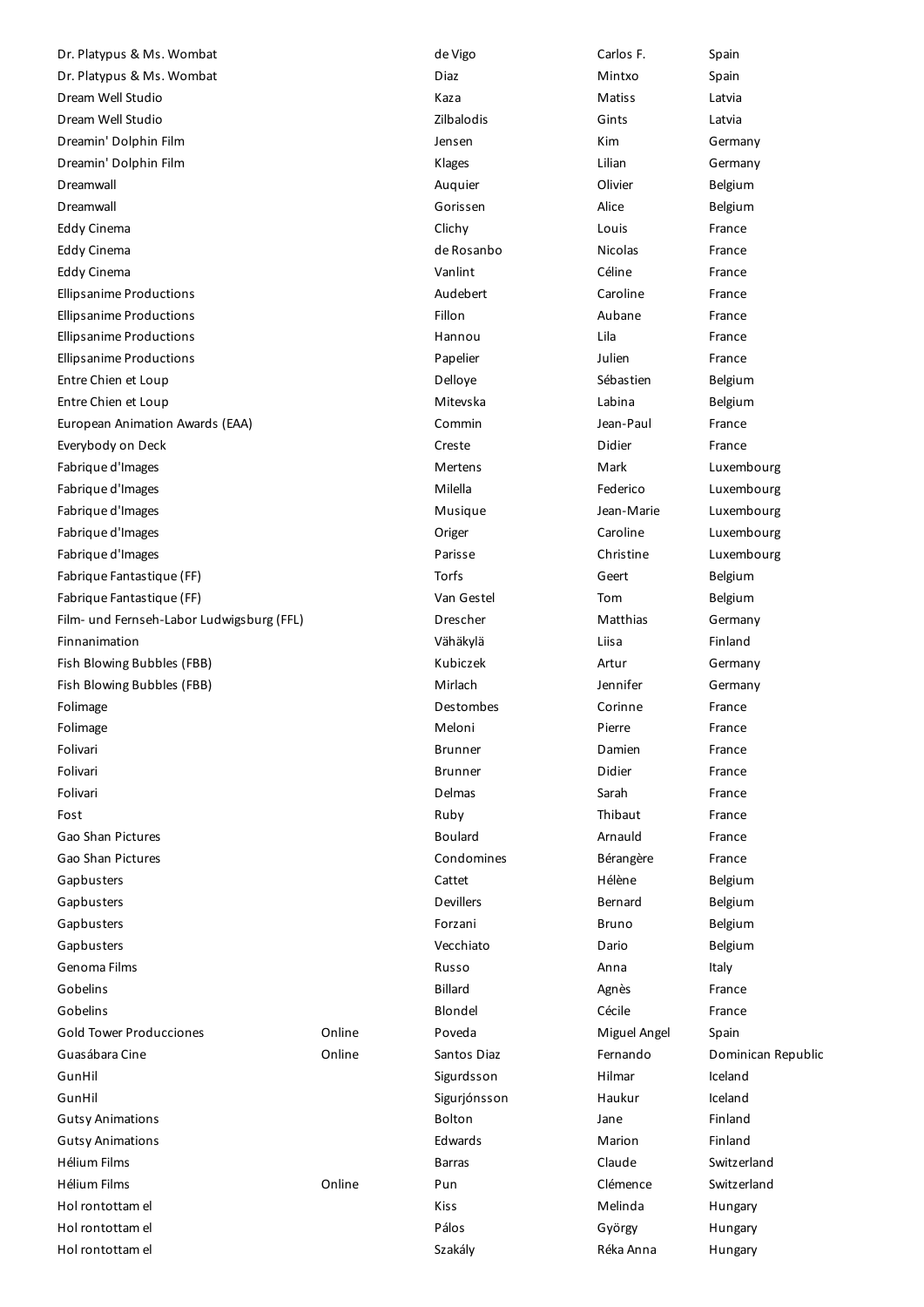Kimonos Animation Studio **Margaritis** Margaritis Charalambos Cyprus Knudsen Pictures **Salvador** Salvador Sandra Germany Sandra Germany Kool Produktion **Most and Transform Controller Most and Most and Transform Most and Transform American Norway** L'Atelier - Student Christian Christian Christian Christian Christian Christian Christian Christian Christian C La Factorie Alessandri Philippe France La Factorie Capron Perrine France La Factorie Jousset Marc France La Fiesta Córdoba Carmen Spain La Fiesta Matji Nicolás Spain La Fiesta Simón-Moore Marisa Spain La Station Animation Samuel Franck France Lardux Films Pfohl Christian France LAVAlabs moving images Rajakumaran Scherin Germany Les Armateurs **Communister Communister Communister Communister Communister Communister Communister Communister Communister Communister Communister Communister Communister Communister Communister Communister Communister Com** Les Armateurs and Transmission and the Mathieu Charles Controller extending the Mathieu Charles France France Les Astronautes Buttin-Labarthe Vanessa France Les Contes Modernes Nezan Patrice France Les Fées Spéciales Perez Flavio France Les Films Band With Pictures **Solomon** Solomon Michael Canada Les Films de l'Arlequin Daguelou Fariza France Les Films du Cygne **Charlet** Charlet **Charlet** Alexandre France Les Films du Nord Demuynck Arnaud France Letko Karwowski Jakub Poland Little Big Story **Montmartin** Valérie France Little Big Story Van den Boom Sarah France M.A.R.K.13 Weiss Holger Germany MaGic Chrystel Chrystel Chrystel Chrystel Chrystel Chrystel Chrystel Chrystel Chrystel Chrystel Chrystel Chrystel Chrystel Chrystel Chrystel Chrystel Chrystel Chrystel Chrystel Chrystel Chrystel Chrystel Chrystel Chrystel Maipo Film Boysen Cornelia Norway Mairie de Toulouse / Toulouse Métropole  $\overline{C}$  Cerutti Blandine Blandine France Mairie de Toulouse / Toulouse Métropole Dollet Lisa France Malfinis Film & Animation Online Agard Yvonne Saint Lucia Malfinis Film & Animation Online Branford Milton Saint Lucia Malil'Art Productions Bois Arnaud France Malil'Art Productions Drouillard Romuald France Mathematic Pagot Alexandre France

Hol rontottam el **Alexandria Component Component Component Component Component Component Component Component Component Component Component Component Component Component Component Component Component Component Component Com** Hol rontottam el **Allah Rubarya Kurata Aszlanda Aszlanda Aszlanda Boglárka** Hungary Human Ark Sikora Maksym Poland Human Ark Wawszczyk Wojtek Poland IBRIDO Studio Turani Federico Italy IdeaCinema Saraceni Jacopo Italy il Luster and December 2011 is the Rijken and Arnoud Netherlands Netherlands (Netherlands Arnoud Netherlands Net Image-in Atlantique and a construction of the Vivie de Vivie and a construction of the Canada Imaginær Film Opdal Elisabeth Norway Imaginær Film **Imaginær Film** Smidesang Slåen Eirik Eirik Norway IndigoFlicks Panagos Christos Greece Isla Production Chevé Pascal France Isla Production Rognoni Paul France JPL Films Bigot Jean-François France JPL Films Raulo Camille France JSC NJ WORLD Krasauskiene Simona Lithuania JSC NJ WORLD Pasvenskiene Indre Lithuania Julianne Films Ostorero Jean-Charles France Kaïbou Production Garnier Brice France Kaïbou Production **Pages** Anne France **Pages** Anne France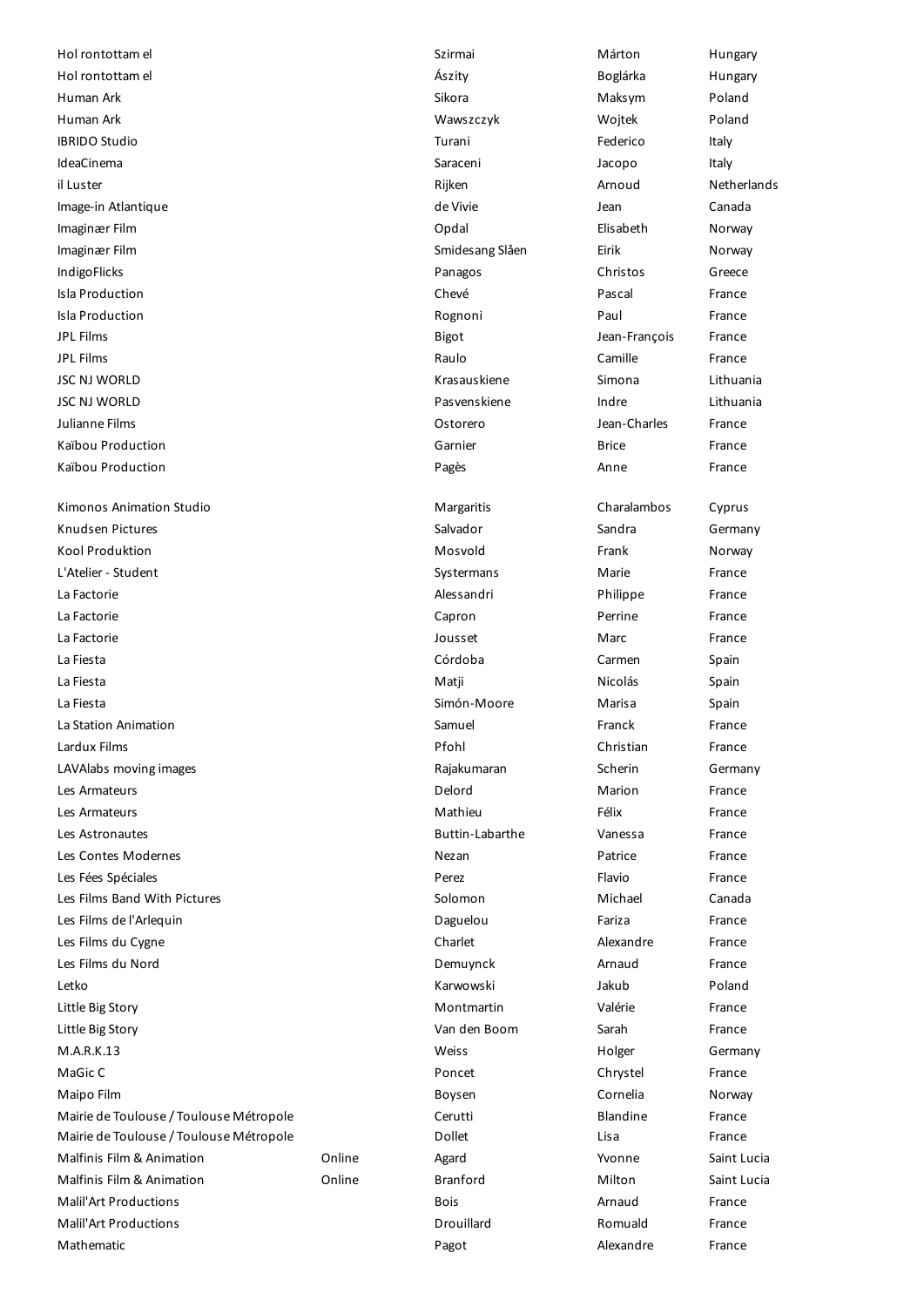MAUR film **Mathematic Czech Republic** Môtovská Mária Mária Czech Republic MAUR film **Martin Czech Republic** Vandas Martin Czech Republic MAUR film Vandasova Alena Czech Republic Maya illustration and the control of the Macha France Macha France Macha France Maybe Movies **Chayé** Chayé Rémi Rémi France Maybe Movies **According to the Combe** Claire Claire France Maybe Movies **Magalon Magalon Magalon Henri** France Melusine Productions / Studio 352 **Roelants** Roelants Stéphan Luxembourg Mikrofilm Fearnley Lise Norway Mikrofilm Midtgard Ragna Norway Mikrofilm Reiersen Tonje Skar Norway Miso Film Spaans Rune Norway Miso Film Strønstad Bendik Norway Miso Film Ulseth Kristin Norway Miyu Productions **Example 20** The Ru Ru Ru Ru Ru France Miyu Productions **Mixture 2018 Porter Max** Max France Miyu Productions Raynal Emmanuel-Alain France Moetion Films **Moetion Films** Honan Honan Moetion Films and Moetion Films and Moetic Relationships are the Moetic Momakin Kowalewska-Skowron Agnieszka Poland Mommotty **Atzeni** Riccardo Italy Roman Riccardo Italy Mommotty **Alternative Contini** Contini Nicola Italy Monkey Business Pictures Pasanen Petteri Finland MovieBrats Pictures **MovieBrats Pictures** Meiner Meimer Alexander Germany Movimenti Production **Ettorre** Ettorre **Francesca** Italy Movimenti Production and Scorza Scorza Ciorgio Italy Nadasdy Film **Barelli** Marcel Switzerland Barelli Marcel Switzerland Nadasdy Film Burlet Nicolas Switzerland Nadasdy Film Favex and Switzerland Switzerland Switzerland Switzerland Switzerland Switzerland Switzerland Switzerland Nadasdy Film Perreten Marjolaine Switzerland Nalu Chateigner Jeremy France France Chateigner and Jeremy France Need Productions and Anne-Laure Belgium Cuégan and Guégan and Anne-Laure Belgium Nordisk Film Zander Fredrik Sweden Nordisk Film Bergenstråhle Johanna Sweden Novanima Productions **Faye** Faye Marc France France France NOVINSKI Dufková Kristina Slovakia NOVINSKI Jelenekova Agata Slovakia nutprodukcia Posivac Filip Slovakia nutprodukcia **Viktorin Slovakia** Viktorin Jakub Slovakia nWave **Gondinet** Matthieu Belgium Belgium Belgium Pan-Européenne Gastaldo Godeau Nathalie France Pan-Européenne **Ivernel** Ivernel Guillaume France Pan-Européenne Charles Charles Charles (1999) and Jacquey Thomas France Thomas France Panique! Tavier Vincent Belgium Parmi les Lucioles Films **Exercía et au Communitation** Bernard François France France Parmi les Lucioles Films Duc-Maugé Jérôme France PFX Dvorakova Katerina Czech Republic Phanta Animation Junte Jolande Netherlands Pictak **Pictak Picard Xavier France** Pop Up Production Trine Denmark Control of the Heidegaard Trine Trine Denmark Pop Up Production **Nation** Naesby Fick **Amalie** Amalie Denmark Praça Filmes **Almeida** Virgílio Portugal e Portugal e Almeida **Virgílio** Portugal Praça Filmes **Ribeiro III e a Contra Constituto de Se**na Constituída e a Portugal Portugal Portugal prime render studios Popović Milivoj Croatia prime render studios Popović Veljko Croatia Procirep Fadier Catherine France Fadier Catherine France

Pyjama Films Väänänen Terhi Finland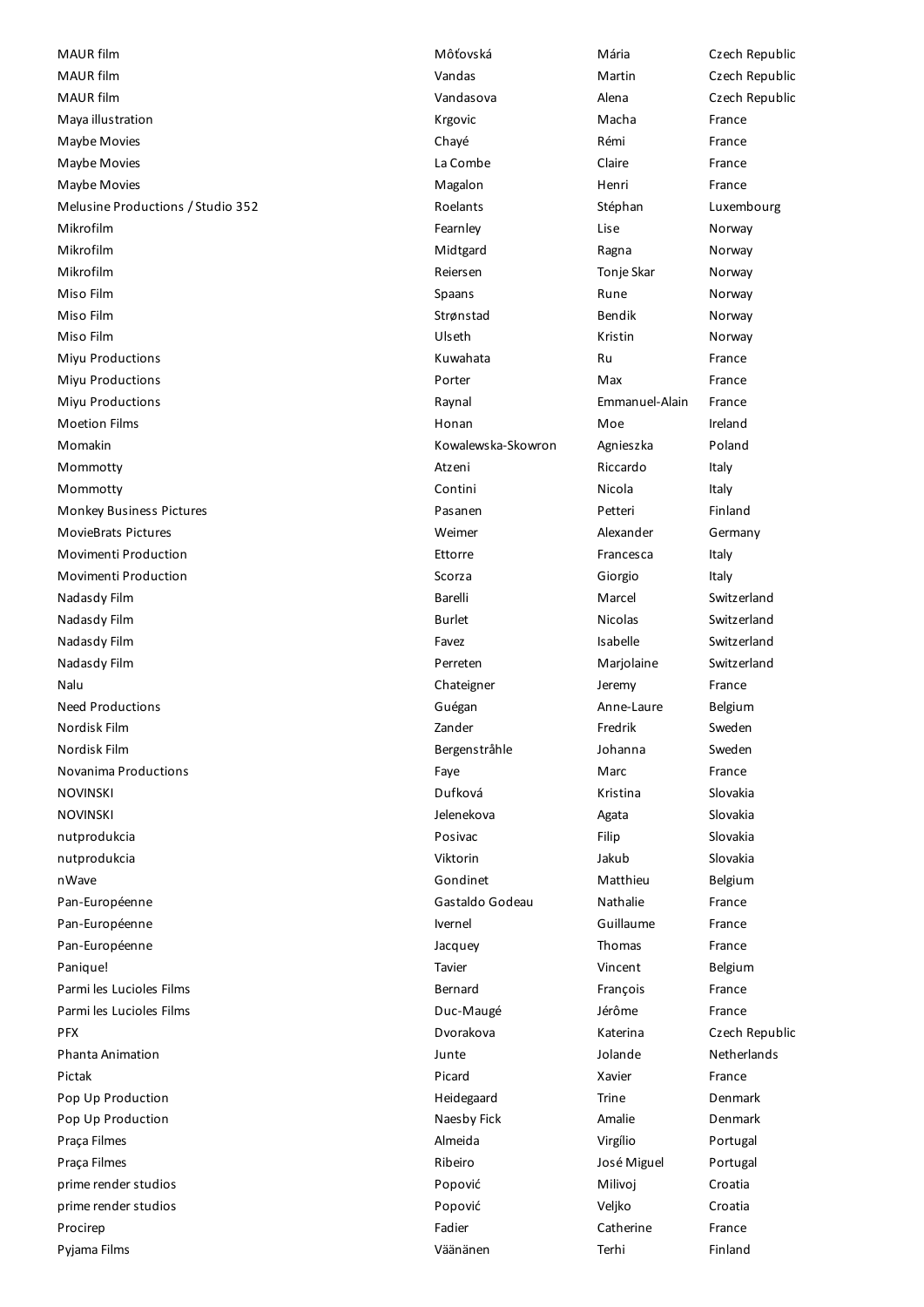Qvisten Animation Ramborg Åshild Norway **Canadian Control Control Control Control Control Control Control Control Control Control Control Control Control Norway** Qvisten Animation Sivertsen Rasmus A. Norway Qvisten Animation and Treiten Treiten and Stian Stian Norway R&R Communications García Raúl USA Red Star Smith Ben United Kingdom Remembers Bienvenu Ugo France Remembers **Example 2** and the Control of the Control of the De Givry **Felix** France RISE PICTURES Germany Communication of the Schwarz Schwarz Communication of the Germany RTA Revolutionary Talent Agency **Bargiel - DiBona** Magdalena Germany S.O.I.L. S.O.I.L. Belgium Communication of the Communication of the Van Goethem Communication of Belgium Sacrebleu Productions **Sacrebleu Productions Container Container Productions Container Ron** France Sardinha em Lata Carvalho Carvalho Diogo Portugal Sardinha em Lata **Beato** Beato Nuno Portugal Showlab Bastiancich Alfio Italy Sideways Studios **Arabzadeh Samir Sweden** Samir Sweden Samir Sweden Samir Sweden Studios Sweden Studios Sweden Sweden Studios Sweden Studios Sweden Studios Sweden Studios Studios Studios Studios Studios Studios Studios Stu Silex Animation **Gelberger** Christian Gelberger **Christian Christian Christian Christian Christian Christian Christian Christian Christian Christian Christian Christian Christian Christian Christian Christian Christian Chr** Silex Films **Bertin** Bertin **Bertin** Priscilla **Priscilla** France Silex Films **Nguyen Phuong Mai Phuong Mai France** Sluggerfilm Ekblad Michael Sweden SolidAnim Szlapka Jean-François France Sombrero Films **Benguigui** Benguigui **Alain Benguigui** Alain **Alain** France Something Big **Frederic** France **France** Puech **Frederic** France Special Touch Studios **Example 20 To Construct Constructs** Hotin **Hotin Rony France** Stim studio Ferrand Ferrand Ferrand Ferrand Félix France Stim studio Vuillin Thibaut France Studio Campedelli Vanhollebeke Anne-Sophie Italy Studio Rakete Bohl Jana Germany Studio Redfrog **Bahij** Lahcen France Submarine Van de Kerkhof Janneke Netherlands Submarine van de Velde Jean Netherlands Submarine Felix Bruno Netherlands Sultana Films **Sultana Isabel Spain** Spain Spain References and Herguera **Isabel Spain Spain Spain** Sun Creature Bernard Emmanuel France Sun Creature **Colby Colby Colby Research Colby** Prance Sun Creature **Irvine** Irvine Laura **Constantine Laura** France Sun Creature Klausen Mads France Sun Creature **Rasmussen Eine Eine Eine Eine Eine Erance** Rasmussen Kasper France France Sun Creature **Superinten Amy Creature Spalletta** Creature Amy France SUPAMONKS Bagnol-Roy Julien France SUPAMONKS de Blignières Valentine France SUPAMONKS Laudinat Emma France Sygnatia **Degl'Innocenti** Lorenzo Spain Sygnatia Zapata Pérez Xosé Manuel Spain TAT productions Hoareau Solène France TAT productions Legras Caroline France TAT productions Theodora Erance Controller Controller Nikolitsopoulou Theodora France TAT productions Tosti Jean-François France Tchack Lepinay Luciano France Tchack Liégeois Matthieu France Tchack Vougnon Barbara France TeamTO Kouper Corinne France The Animation Workshop-VIA University College (TAW) The Animation Workshop-VIA University College (TAW)

Azevedo Andrade Natália Denmark Faichaud Anouk Denmark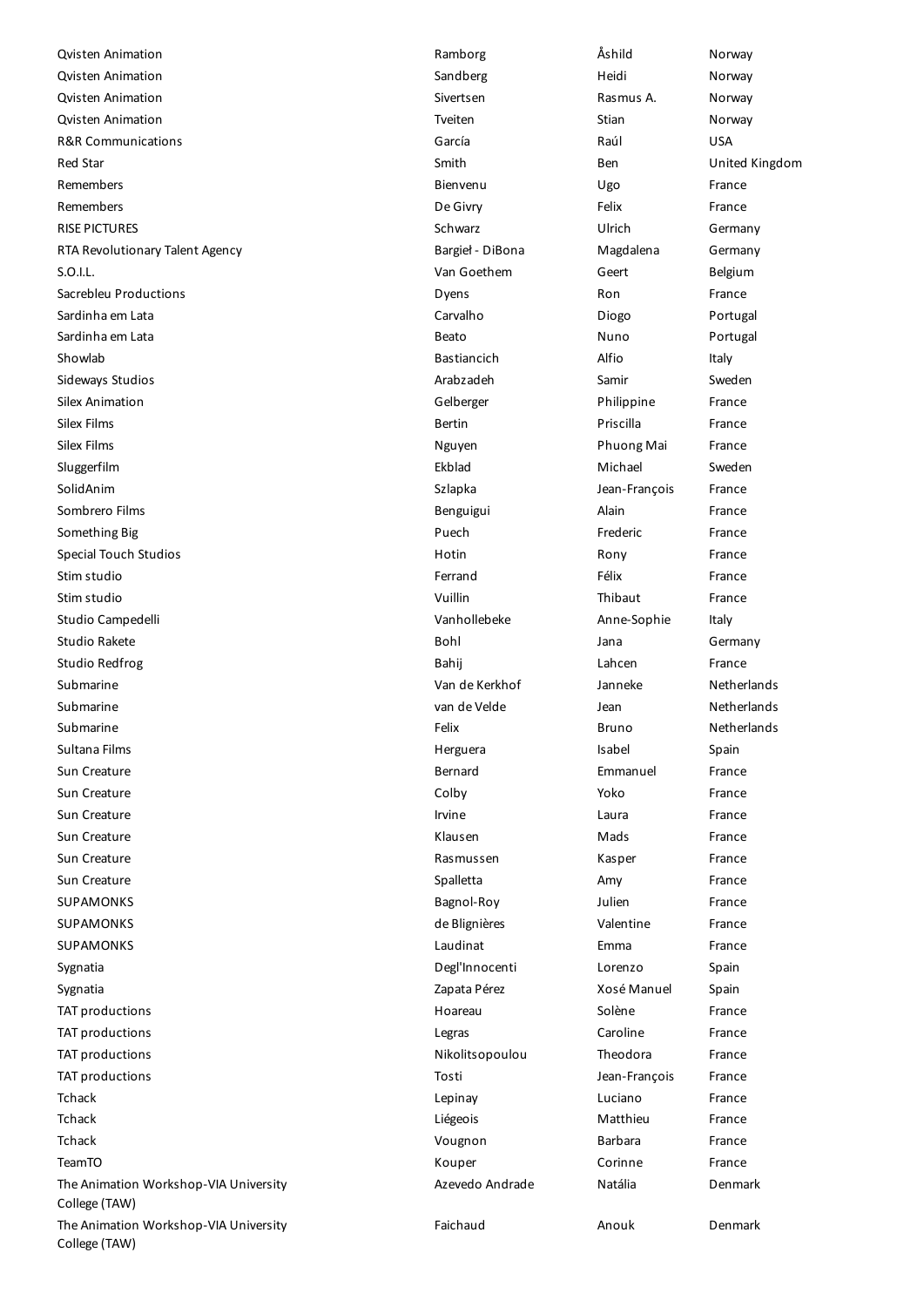#### **FESTIVALS**

| 9e Art - Festival International de la bande<br>dessinée d'Angoulême (FIBD) |
|----------------------------------------------------------------------------|
| Association Française du Cinéma<br>d'Animation (AFCA)                      |
| Cinémas Indépendants de Nouvelle-                                          |
| Aquitaine (CINA)                                                           |
| <b>CITIA</b>                                                               |
| <b>CITIA</b>                                                               |
| <b>CITIA</b>                                                               |
| <b>CITIA</b>                                                               |
| <b>CITIA</b>                                                               |
| Folioscope                                                                 |
| French Institute Alliance Francaise (FIAF)                                 |

## **SCHOOLS**

| The Animation Workshop-VIA University                       | Haaning         | Susi              | Denmark    |
|-------------------------------------------------------------|-----------------|-------------------|------------|
| College (TAW)                                               |                 |                   |            |
| Toon2Tango                                                  | Daris           | Jo                | Germany    |
| TrickStudio Lutterbeck                                      | Lutterbeck      | Richard           | Germany    |
| Trollfilm                                                   | Løvseth         | Lillian           | Norway     |
| Trollfilm                                                   | Killi           | Anita             | Norway     |
| Tu Nous ZA Pas Vus Productions (TNZPV)                      | Rius            | Marc              | France     |
| Tu Nous ZA Pas Vus Productions (TNZPV)                      | Giusiano        | <b>Thomas</b>     | France     |
| Tu Nous ZA Pas Vus Productions (TNZPV)                      | Jernival        | Déborah           | France     |
| Ulvenfilm                                                   | Bratli          | Natalia Malykhina | Norway     |
| Ulysses Filmproduktion                                      | Christians      | Emely             | Germany    |
| Umanimation                                                 | <b>Babouche</b> | Cédric            | France     |
|                                                             |                 |                   |            |
| Umanimation                                                 | Castaing        | Aymeric           | France     |
| Umedia Production                                           | Iland           | Cédric            | Belgium    |
| UniKo                                                       | Miñambres       | <b>Iván</b>       | Spain      |
| Urban Group                                                 | Vande Vyvre     | Charlotte         | France     |
| Vallaround                                                  | Vallarino       | Federico          | Italy      |
| Vivement Lundi! (VL)                                        | Courtois        | Mathieu           | France     |
| Vivement Lundi ! (VL)                                       | Le Corre        | Jean-François     | France     |
| Vivi Film                                                   | Appelmans       | Veerle            | Belgium    |
| Vivi Film                                                   | Vanfleteren     | Viviane           | Belgium    |
| <b>White Leaf Producciones</b>                              | Ares            | Lorena            | Spain      |
| WKND                                                        | Torras          | Roger             | Spain      |
| Xbo films                                                   | Camilli         | Luc               | France     |
| Xilam Animation                                             | du Pontavice    | Marc              | France     |
| Xilam Animation                                             | Gonnelli        | Caterina          | France     |
| Xilam Animation                                             | Muftic          | Kan               | France     |
| YOUMEOUI                                                    | Murray          | Ross              | France     |
|                                                             | Erbes           | Christophe        | France     |
|                                                             | Ruscak          | Françoise         | France     |
|                                                             | Schäfer         | Gisela            | Germany    |
|                                                             |                 |                   |            |
| <b>FESTIVALS</b>                                            |                 |                   |            |
| 9e Art - Festival International de la bande                 | Fabbri          | Marie             | France     |
| dessinée d'Angoulême (FIBD)                                 |                 |                   |            |
| Association Française du Cinéma                             | Zipci           | Sabine            | France     |
| d'Animation (AFCA)                                          |                 |                   |            |
| Cinémas Indépendants de Nouvelle-                           | Vigier          | Stéphanie         | France     |
| Aquitaine (CINA)                                            |                 |                   |            |
|                                                             |                 |                   |            |
| CITIA                                                       | Dumon           | Véronique         | France     |
| CITIA                                                       | Marin           | Mickaël           | France     |
| CITIA                                                       | Miquel          | Arnaud            | France     |
| CITIA                                                       | Encrenaz        | Véronique         | France     |
| <b>CITIA</b>                                                | Vanini          | Isabelle          | France     |
| Folioscope                                                  | Vandenrydt      | Karin             | Belgium    |
| French Institute Alliance Française (FIAF)                  | Lamairesse      | Catherine         | <b>USA</b> |
|                                                             |                 |                   |            |
| <b>SCHOOLS</b>                                              |                 |                   |            |
| Ecole des Métiers du Cinéma d'Animation                     |                 |                   |            |
| (EMCA) - Student                                            | Danguy          | Chloé             | France     |
| Ecole des Métiers du Cinéma d'Animation<br>(EMCA) - Student | Gouaux          | Marilys           | France     |
| Ecole des Métiers du Cinéma d'Animation<br>(EMCA) - Student | Lebigre         | Rachel            | France     |
| Ecole des Métiers du Cinéma d'Animation<br>(EMCA) - Student | Leveaux         | Flore             | France     |
| Ecole des Métiers du Cinéma d'Animation<br>(EMCA) - Student | Vendrôme        | Chloé             | France     |
|                                                             |                 |                   |            |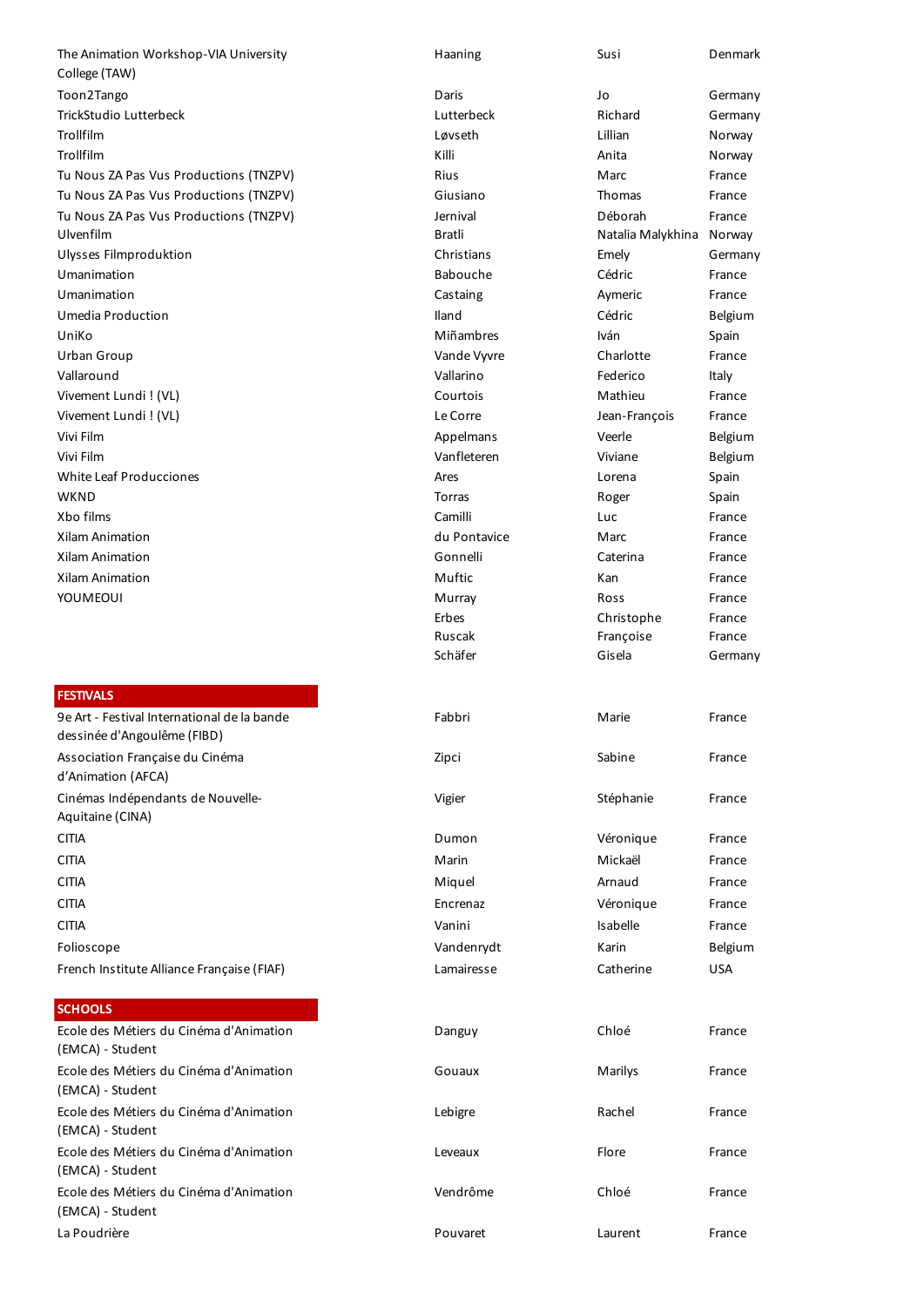#### **COACHING PROGRAMME**

3iS Bordeaux - Student Deputyde Francesco Pauline Francesco Pauline Francesco Pauline Francesco Pauline France 3iS Bordeaux - Student Despois France Louis France Louis France Louis France Louis France Louis France Louis F 3iS Bordeaux - Student Dussauce Corentin France 3iS Bordeaux - Student Maumont Hannes Maumont Maumont Maumont Maumont Maumont Maumont Maumont Maumont Maumont M 3iS Bordeaux - Student Sala Camille Francesco Sala Camille Francesco Sala Camille Francesco Sala Camille Francesco Sa Aalto University - Student Holopainen Krista-Maria Finlands Holopainen Krista-Maria Finlands H Aalto University - Student Hui Hui Wingki Finlands Hui Hui Hui Wingki Finlands Hui Hui Hui Wingki Finlands Hui Aalto University - Student Jokinen Heta Finland Aalto University - Student Latin Charles Finlands Albert Finlands Albert Finlands Albert Finlands Albert Finlands A Aalto University - Student **Okkonen Heta Finlands** C Aalto University - Student Erkki Finlands Erkki Finlands Erkki Finlands Erkki Finlands Erkki Finlands Erkki Fi e-artsup Bordeaux Boutry Emmanuel Francesco Boutry Emmanuel Francesco Boutry Emmanuel Francesco Boutry Emmanuel Francesco Boutry Emmanuel Francesco Boutry Emmanuel Francesco Boutry Emmanuel Francesco Boutry Emmanuel France e-artsup Bordeaux Geneviève Sacha Francesco Sacha Francesco Sacha Francesco Sacha Francesco Sacha Francesco Sa e-artsup Bordeaux Melet-Lepage Cannelle France Cannelle France Cannelle France Cannelle France Cannelle France e-artsup Bordeaux - Student El Hajj Sleiman Haidar Haidar Haidar Haidar Haidar Haidar Haidar Haidar Haidar Hai e-artsup Bordeaux - Student France France France France France France France France France France France France e-artsup Bordeaux - Student France France France France France France France France France France France France e-artsup Bordeaux - Student Guillot Lucie Francesco Guillot Lucie Francesco Guillot Lucie Guillot Guillot Co e-artsup Bordeaux - Student Lalmahomed Yaseen Francesco La Ecole Brassart Bordeaux **Hougan France** Ecole Brassart Bordeaux - Student Bernard Loris Engineering Bernard Loris Francesco Ecole Brassart Bordeaux - Student Bichet Baptiste Francesco Bi Ecole Brassart Bordeaux - Student Borderie Estelle Francesco Borderie Estelle Francesco Borderie Estelle France Ecole Brassart Bordeaux - Student Jeanne Thomas Jeanne Thomas Jeanne Thomas Jeanne Thomas Je Ecole Brassart Bordeaux - Student Sarah Francesco Sarah Francesco Sarah Francesco Sarah Francesco Sarah France Ecole des Métiers du Cinéma d'Animation (EMCA) Ecole des Métiers du Cinéma d'Animation (EMCA) Ecole des Métiers du Cinéma d'Animation (EMCA) - Student Ecole des Métiers du Cinéma d'Animation (EMCA) - Student Ecole des Métiers du Cinéma d'Animation (EMCA) - Student Ecole des Métiers du Cinéma d'Animation (EMCA) - Student Ecole des Métiers du Cinéma d'Animation (EMCA) - Student École Émile Cohl Maubaret Alexandre France Alexandre France Alexandre France Alexandre France Alexandre France École Émile Cohl - Student Bordes Raoul Frances Raoul Frances Raoul Frances Raoul Frances Raoul Frances Raoul F École Émile Cohl - Student Dheygers Yvan Francesco Dheygers Dheygers Dheygers Dheygers Dheygers Dheygers Dheygers D École Émile Cohl - Student Krischer Jeanne France École Émile Cohl - Student Manouvrier Clotilde France École Émile Cohl - Student Soulier Camille France

| La Poudrière           | Teninge  | Annick    | France |
|------------------------|----------|-----------|--------|
| La Poudrière - Student | Alonso   | Lorca     | France |
| La Poudrière - Student | Amosova  | Anna      | France |
| La Poudrière - Student | Dubrul   | Mathis    | France |
| La Poudrière - Student | Farr     | Chloé     | France |
| La Poudrière - Student | Lefevre  | Lola      | France |
| La Poudrière - Student | Mouron   | Alexis    | France |
| La Poudrière - Student | Saillard | Maxime    | France |
| La Poudrière - Student | Salanave | Mattéo    | France |
| La Poudrière - Student | Selnet   | Gabrielle | France |

| Depuydt                | Pauline         | France  |
|------------------------|-----------------|---------|
| Desbonne               | Louis           | France  |
| Dussauce               | Corentin        | France  |
| Maumont                | Hanneah         | France  |
| Sala                   | Camille         | France  |
| Holopainen             | Krista-Maria    | Finland |
| Hui                    | Wingki          | Finland |
| Jokinen                | Heta            | Finland |
| Laine                  | Albert          | Finland |
| Okkonen                | Heta            | Finland |
| Rämet                  | Erkki           | Finland |
| Boutry                 | Emmanuel        | France  |
| Geneviève              | Sacha           | France  |
| Melet-Lepage           | Cannelle        | France  |
| El Hajj Sleiman Haidar | Nour            | France  |
| Ferrant-Lebrun         | Alexandre       | France  |
| Fouchier               | Macélie         | France  |
| Guillot                | Lucie           | France  |
| Lalmahomed             | Yaseen          | France  |
| Houel                  | Morgan          | France  |
| Bernard                | Loris           | France  |
| <b>Bichet</b>          | <b>Baptiste</b> | France  |
| <b>Borderie</b>        | Estelle         | France  |
| Jeanne                 | Thomas          | France  |
| Raclet                 | Sarah           | France  |
| <b>Boulard</b>         | Jean-Christophe | France  |
| Lucas                  | Anne            | France  |
| Ambry                  | Cléane          | France  |
| Dejean-Serviere        | Aurélie         | France  |
| Morisson               | Alexis          | France  |
| Pulini                 | Léa             | France  |
| Ratajski               | <b>Baptiste</b> | France  |
| Maubaret               | Alexandre       | France  |
| <b>Bordes</b>          | Raoul           | France  |
| <b>Dheygers</b>        | Yvan            | France  |
| Krischer               | Jeanne          | France  |
| Manouvrier             | Clotilde        | France  |
| Soulier                | Camille         | France  |
|                        |                 |         |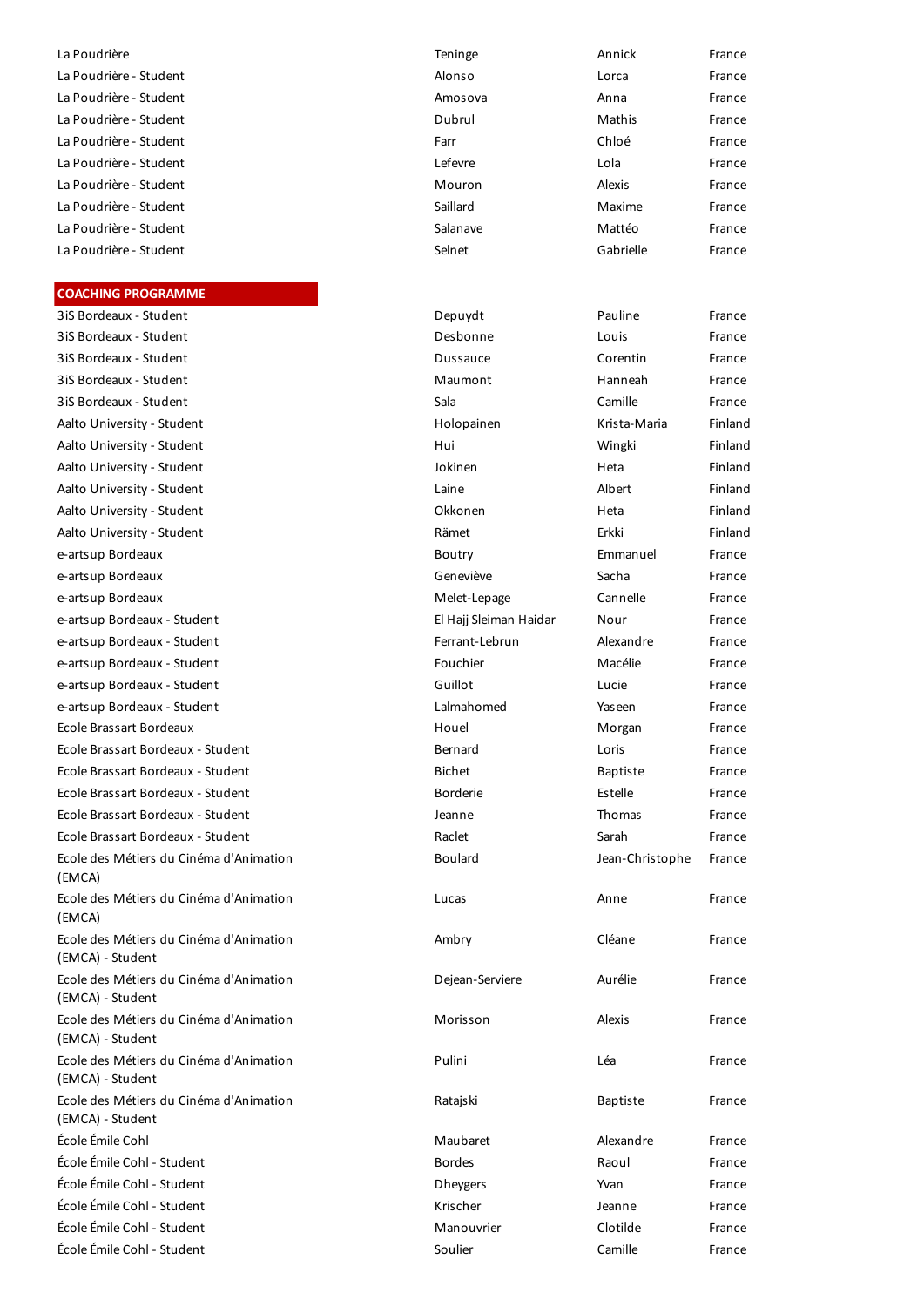| Ecole Nationale Supérieure des Arts Visuels<br>de la Cambre (ENSAV)           | Gilot              | Vincent        | Belgium |
|-------------------------------------------------------------------------------|--------------------|----------------|---------|
| Ecole Nationale Supérieure des Arts Visuels<br>de la Cambre (ENSAV) - Student | Brouchon           | Charlotte      | Belgium |
| Ecole Nationale Supérieure des Arts Visuels<br>de la Cambre (ENSAV) - Student | <b>Buffard</b>     | Léa            | Belgium |
| Ecole Nationale Supérieure des Arts Visuels<br>de la Cambre (ENSAV) - Student | Rémy               | Charline       | Belgium |
| Ecole Nationale Supérieure des Arts Visuels<br>de la Cambre (ENSAV) - Student | Souza              | Manon          | Belgium |
| <b>ECV Bordeaux</b>                                                           | Mayot-Roger        | Deborah        | France  |
| <b>ECV Bordeaux - Student</b>                                                 | Calero Ibanez      | Sandra         | France  |
| <b>ECV Bordeaux - Student</b>                                                 | de Casanove        | Ambre          | France  |
| <b>ECV Bordeaux - Student</b>                                                 | Ducos              | Julie          | France  |
| <b>ECV Bordeaux - Student</b>                                                 | Gakovic            | Clément        | France  |
| <b>ECV Bordeaux - Student</b>                                                 | Guinaudeau         | Maxime         | France  |
| Haute Ecole Albert Jacquard (HEAJ)                                            | Coopman            | Christelle     | Belgium |
| Haute Ecole Albert Jacquard (HEAJ) - Student                                  | Aviles             | Pauline        | Belgium |
| Haute Ecole Albert Jacquard (HEAJ) - Student                                  | Baami-Bandema      | Godfrey        | Belgium |
| Haute Ecole Albert Jacquard (HEAJ) - Student                                  | Borges Maia        | <b>Beatriz</b> | Belgium |
| Haute Ecole Albert Jacquard (HEAJ) - Student                                  | Delporte           | Martin         | Belgium |
| L'Atelier                                                                     | Laloux             | Jean-Baptiste  | France  |
| L'Atelier                                                                     | Sou                | David          | France  |
| L'Atelier - Student                                                           | <b>Barbier</b>     | Maxime         | France  |
| L'Atelier - Student                                                           | Bouguen            | Morgane        | France  |
| L'Atelier - Student                                                           | Laborde            | Paul           | France  |
| L'Atelier - Student                                                           | Sabatti            | Myriam         | France  |
| MJM Graphic Design                                                            | Valaize            | Simon          | France  |
| MJM Graphic Design - Student                                                  | Bain-Peron         | Killian        | France  |
| MJM Graphic Design - Student                                                  | Bonnet             | Antoine        | France  |
| MJM Graphic Design - Student                                                  | Hautefaye          | Damien         | France  |
| MJM Graphic Design - Student                                                  | Levert             | Théo           | France  |
| MJM Graphic Design - Student                                                  | <b>Nivolle</b>     | Scotty         | France  |
| Stockholm Academy of Dramatic Arts -<br>Student                               | Arbelund           | Erik           | Sweden  |
| Stockholm Academy of Dramatic Arts -<br>Student                               | Lindroth           | Ditte          | Sweden  |
| Stockholm Academy of Dramatic Arts -<br>Student                               | Österberg          | Linnea         | Sweden  |
| Stockholm Academy of Dramatic Arts -<br>Student                               | Tafvelin           | Klara          | Sweden  |
| Stockholm Academy of Dramatic Arts -<br>Student                               | Ulvelycke          | Martin         | Sweden  |
| Stockholm Academy of Dramatic Arts -<br>Student                               | Yan                | Kätrine        | Sweden  |
| Volda University College - Student                                            | Grønvik            | Karoline       | Norway  |
| Volda University College - Student                                            | Gulbrandsrød       | Villvin        | Norway  |
| Volda University College - Student                                            | Hiis               | Ida Mathilde   | Norway  |
| Volda University College - Student                                            | Kjellstad Aanonsen | Maja           | Norway  |
| Volda University College - Student                                            | Sebiskveradze      | Elene          | Norway  |
| Ynov Campus Bordeaux                                                          | Arnoux             | Camille        | France  |
| Ynov Campus Bordeaux - Student                                                | Besnard            | Charlotte      | France  |
| Ynov Campus Bordeaux - Student                                                | Boisumeau          | Axel           | France  |
| Ynov Campus Bordeaux - Student                                                | Bouvry             | Emma           | France  |
|                                                                               |                    |                |         |